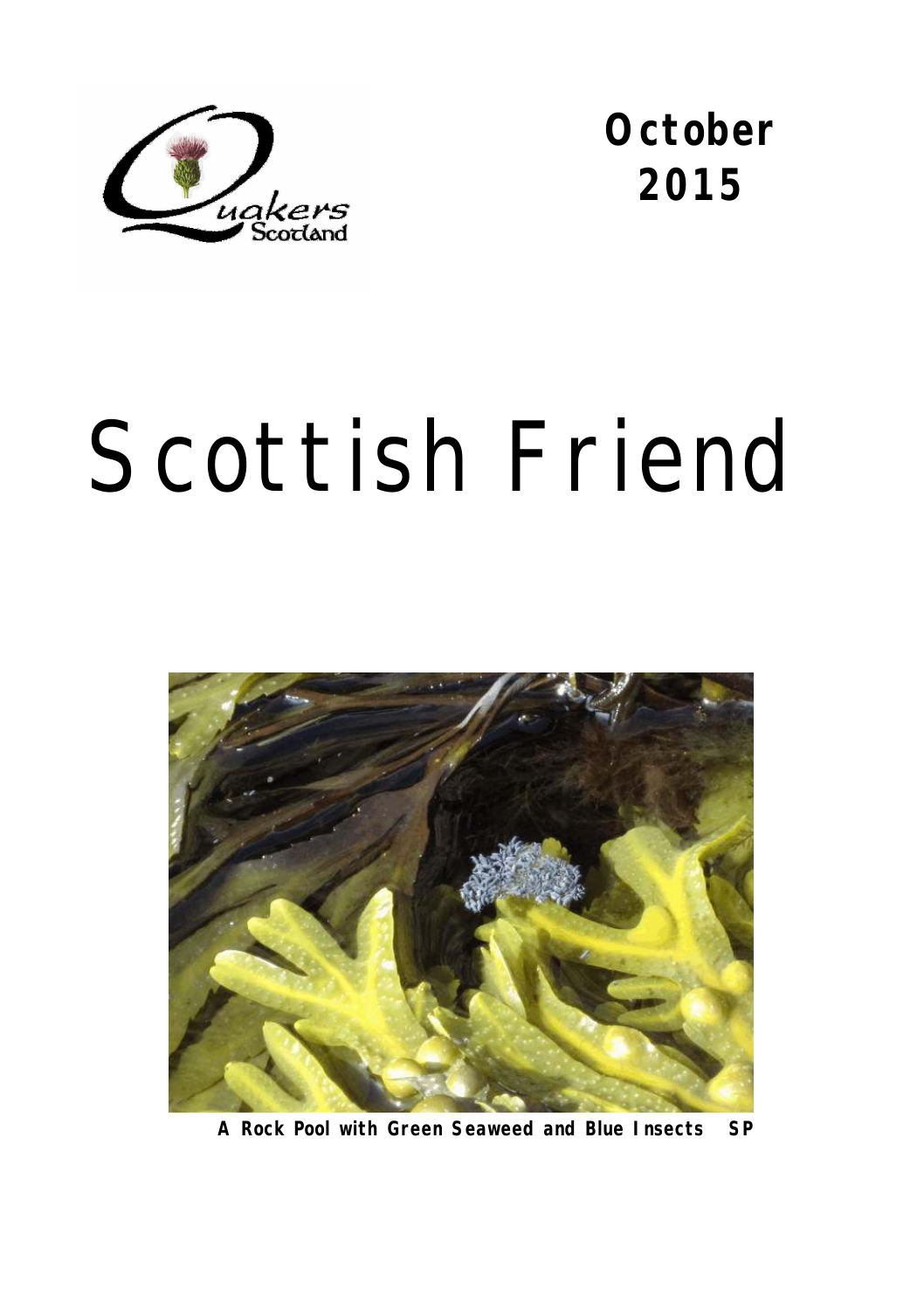**Contents** 

| Sent to Coventry                                             | Barbara Potter - 3    |
|--------------------------------------------------------------|-----------------------|
| Mysticism                                                    | Monica Jackson - 5    |
| The appeal of Quakerism to Non-Mystics Margaret Peacock - 12 |                       |
| John Wigham has turned my life around                        | 12                    |
| General Meeting in Edinburgh 14-15 November                  | 13                    |
| Pull-out Booking Form                                        | 15                    |
| Approaching the Tao                                          | Alastair Simmons - 19 |
| Holding Lighting in the Light                                | Anna Levin - 25       |

Please send material for next *Scottish Friend* by the end of January to Margaret Peacock, 16 Drumlin Drive, Milngavie, G62 6LN, or [nmjpeacock@yahoo.co.uk.](mailto:nmjpeacock@yahoo.co.uk.)

*Scottish Friend* will be posted on the GM website and can be emailed to you at the same time as it goes to the printer. If you would like an email copy instead of a paper one, please email [scotfriends@gmail.com,](mailto:scotfriends@aol.com,) to let Marion Sharkey know. You are strongly encouraged to do this, in view of escalating postage costs and of course you get the photographs in colour, as an incentive! The opinions expressed in this publication are those of the writers and not necessarily the opinions of the Society of Friends in Scotland, Britain or elsewhere.

> Published by Quakers in Scotland, 01382-730 842 quakerscotland.org.uk (British website: quaker.org.uk) Printed on recycled paper by Print Force, Milngavie, 0141 956 1052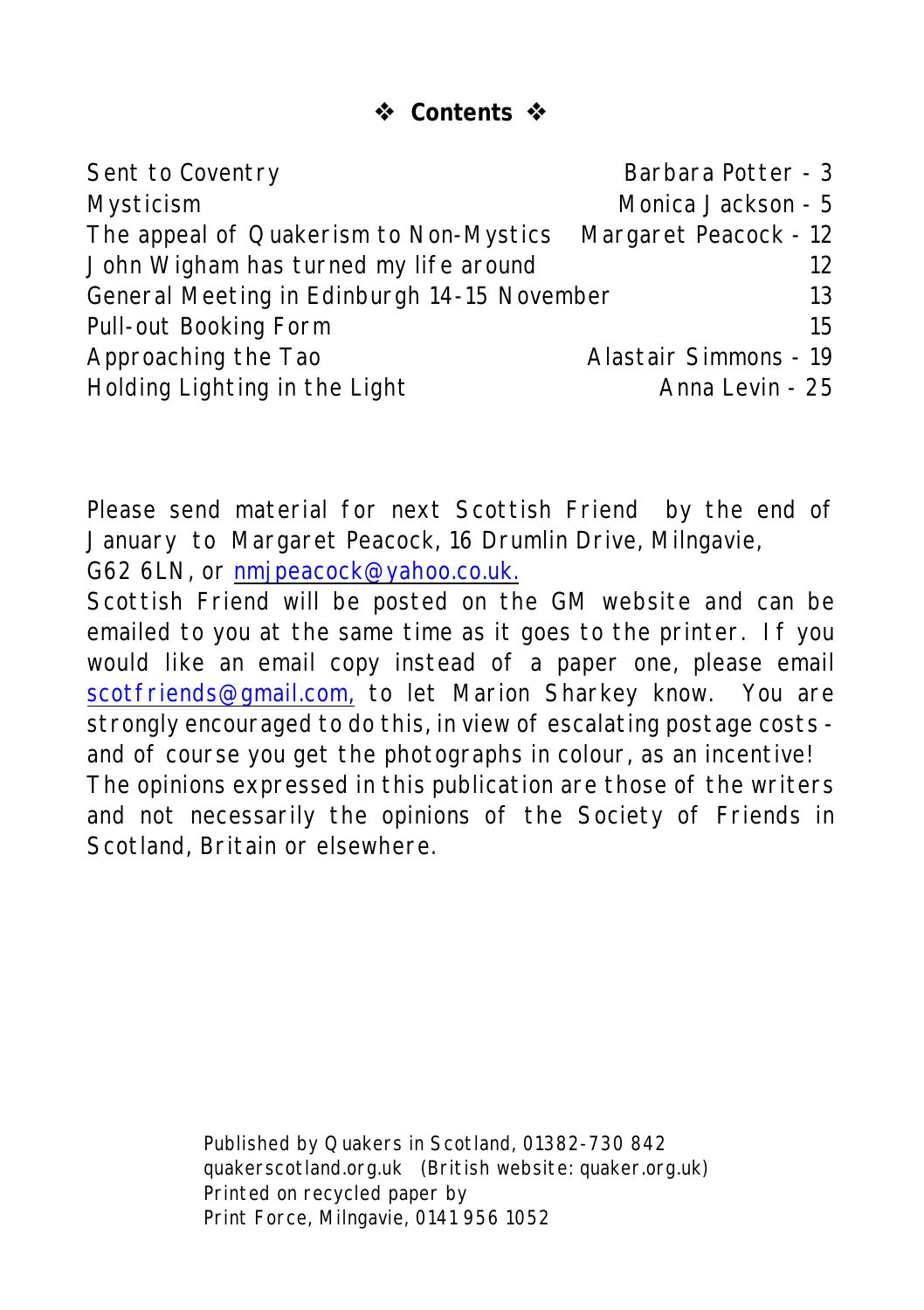**Sent to Coventry ? with Quaker Housing Trust Barbara Potter, Milngavie Meeting**

At the October Meeting of Quaker Housing Trustees we went to visit the Coventry Refugee and Migrant Centre, which had received funding from the trust to bring some properties up to standard for refugees to use. They have a scheme where they offer supported accommodation for those who have been granted status but are not yet confident to become tenants on their own behalf. While we were there we were encouraged to find that the director of the centre is someone who was helped by it 15 years ago when he was a refugee; this gives a depth of understanding of the asylum seekers' needs.

They have paid staff and volunteers, who are trained in the specific areas to meet the needs of the client group. They work with other faiths and the cathedral, showing Britain as a place where faiths can work together, and live with each other. The bishop of Coventry is a House of Lords member and willing to speak on refugee issues.

Coventry is a city of sanctuary, a status that is fully supported by the City Council who provide the major part of funding for their service. Coventry has expressed a willingness to have Syrian refugees. Recently they went on the streets of Coventry with "Refugees welcome here" banners and had such a positive response that they are now looking at setting up a hosting scheme where refugees/asylum seekers live with volunteer hosts.

The refugee and migrant centre offers a holistic approach to its clients, and work with the skills that refugees bring like the language service. I think it was 36 languages they offered.

Quaker Housing Trust, having had a pause in grant/loan giving for about a year, has now had a generous bequest. They would welcome applications for housing projects. QHT is restricted in what it can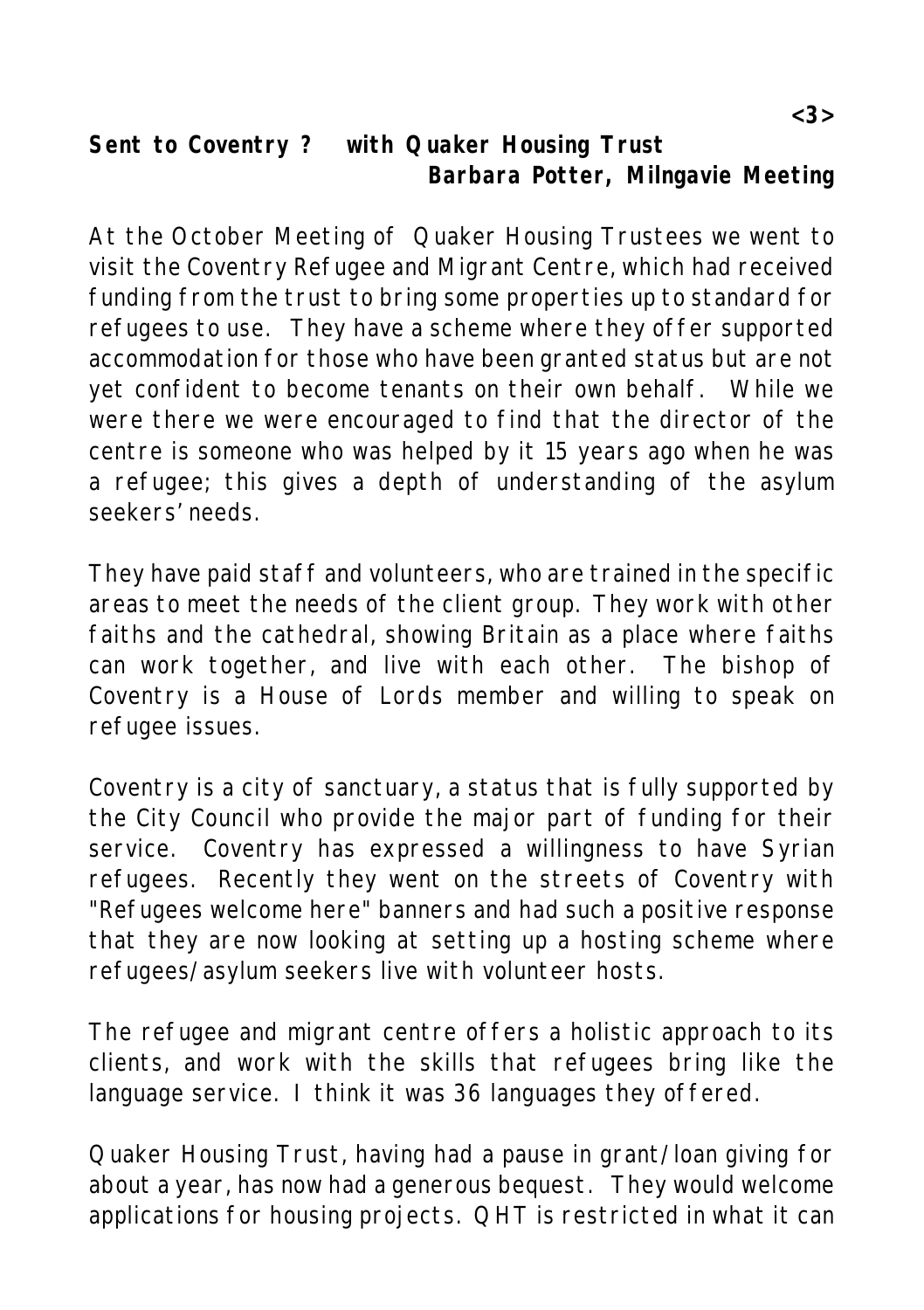**<4>**

fund - please see the website for full details. Funding is for charities to provide affordable housing, and the elements that would make it a home. There is a particular interest in funding projects that benefit those on the margins. The application process can be found on QHT's website at QHT. Our secretary, Paula Harvey, can offer guidance to applicants.

Quaker Housing Trust is BYM's independent charity established in 1967, that takes forward the practical concern for affordable housing. My service as Trustee started in April. We depend on donations from Quakers, and on interest-free loans either to QHT direct, or through the Quaker Social Housing Account with Triodos Bank.

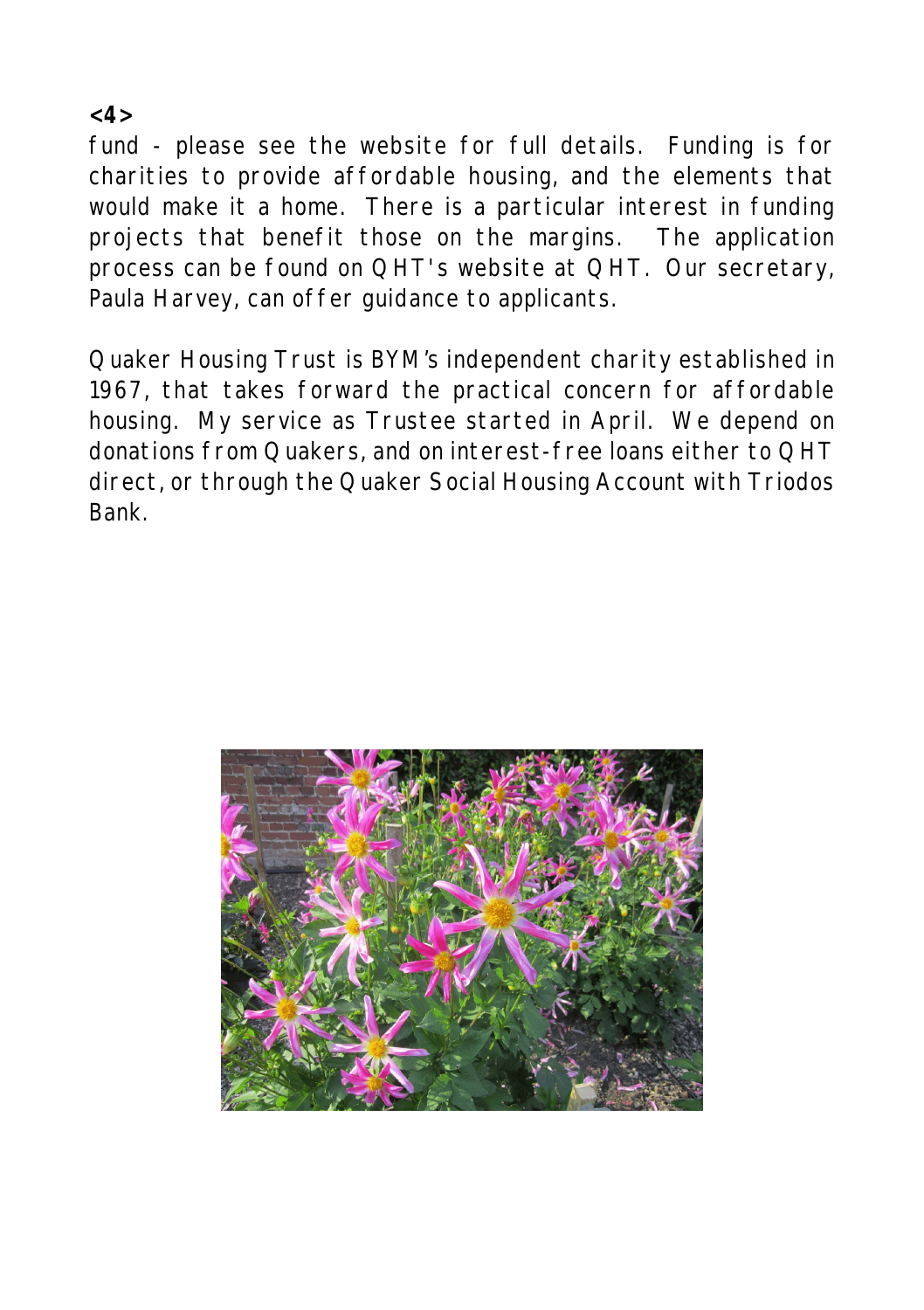# **Monica Jackson, Central Edinburgh Meeeting**

There is a bridge between time and eternity, and this bridge is the spirit of man. Neither day nor night cross that bridge, nor old age, nor death, nor sorrow. Evil and sin cannot cross that bridge because the world of the Spirit is pure. That is why, when the bridge is crossed, the eyes of the blind can see, the wounds of the wounded are healed, and the sick become whole. To one who goes over the bridge the night becomes like unto day, because in the world of the Spirit there is light which is everlasting.

To my mind, this beautiful and consoling passage could well have been written by a Quaker. Does anyone recognise it? Certainly no one will do so from any Quaker source, since it was in fact revealed and received nearly three thousand years ago by the unknown author of the Chandogya Upanishad. Nothing else is known of this person, but whatever else he or she was, he or she was manifestly a mystic.

So what is mysticism? According to Rufus Jones, it is: A type of religion primarily grounded in experience. By that he meant personal, subjective experience of the individual concerned. For Aldous Huxley, it is the Perennial Philosophy. Huxley sees mysticism as primarily concerned with the One Divine Reality. The Divine Ground, he wrote, of all existence is a spiritual absolute, ineffable in terms of discursive thought, but in certain circumstances susceptible to being directly experienced and realised by the human being. This absolute is the God-without-form of Hindu and Christian mystical phraseology.

F.C. Happold puts it like this: Mysticism is a manifestation of something which is at the root of all religion . . . .. All the higher religions have their mystical expressions. . . What stands out vividly is their basic similarities of vision. There is a direct experience of the presence of the Divine, and though unable to describe it in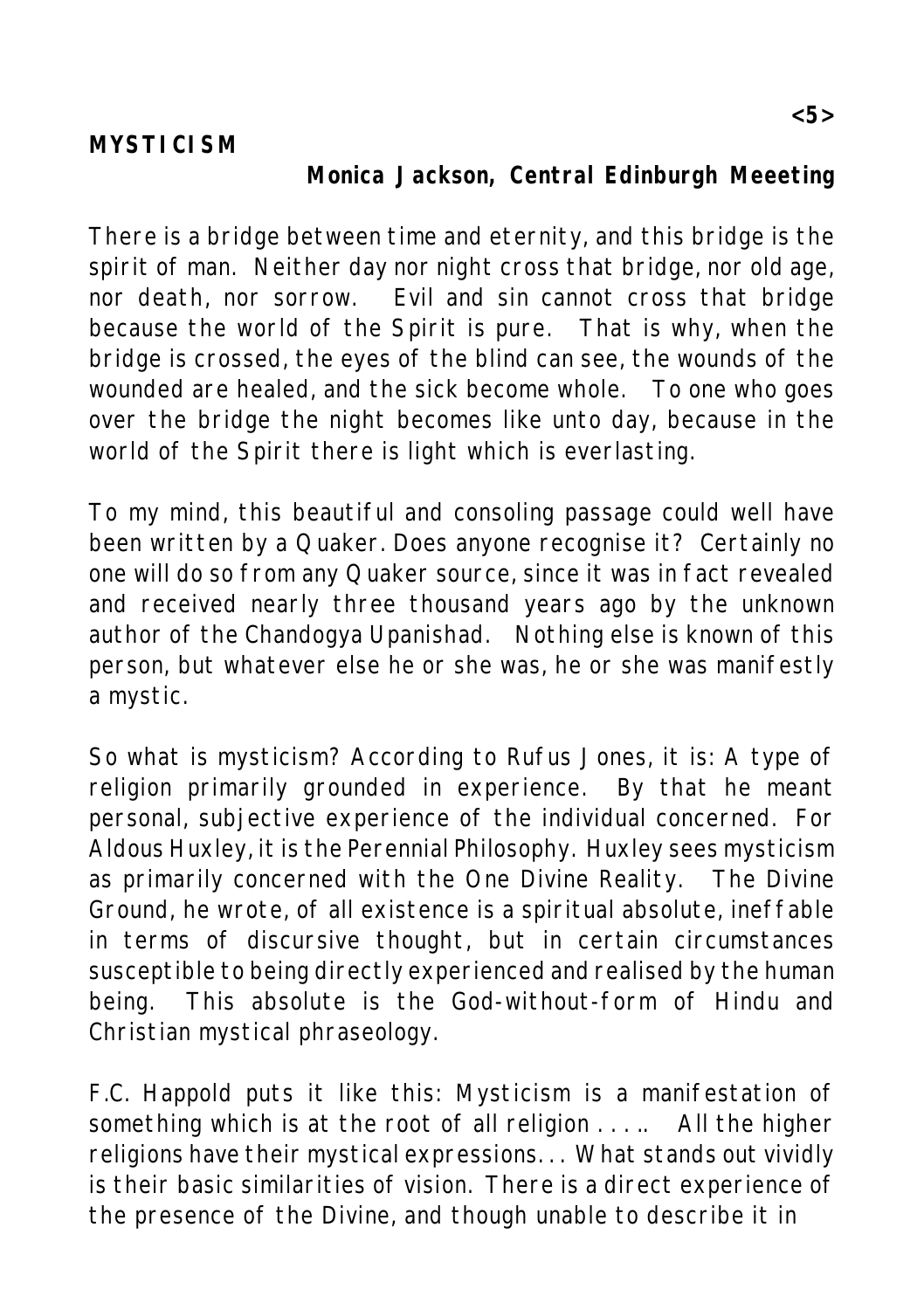words, to the mystic the experience is absolutely valid. He or she knows.

Evelyn Underhill, the early 20th century mystic, said: Mysticism is a union with Reality. Mystics, she writes, are found everywhere, in all ages. A mystic is a person who has attained union with Reality in a greater or lesser degree, or who aims at and believes in such attainment. Wisdom is the fruit of this communion with the Divine Essence.

Sri Radhakrishnan, the Indian philosopher, is more succinct. The mystic experience, he declares, is a sort of creative insight. And, as a final summary, the psychologist Stanislav Grof has this to say: The context in which they experience the sacred dimensions of reality, including their own divinity, are their bodies and nature. . . At the cradle of all the great religions were the visionary experiences of their founders, prophets, saints and even ordinary followers.

Mysticism, therefore, is to be found in all religions. Based on illumination and intuitive understanding, it can be described as a direct experience of the Divine, grounded in an instant and ultimate consciousness of a Divine Presence. It is a timeless moment of truth, which is the experiential knowledge of the Godhead. It is as old as Homo Sapiens, and is indeed perennial. More than that, it is, even in this secular age, a relatively common experience, so that mystics past and present often sum up the convictions arising from such experiences in the same words. For instance, while the Christian mystic, Meister Eckhart, spoke of the God behind God, the Sufis call mystical experience al Haqq, the abyss of the Godhead behind God.

Happold describes some of these characteristics of mystical experience in terms reminiscent of those used by William James in his classic Varieties of Religious Experience.

**<6>**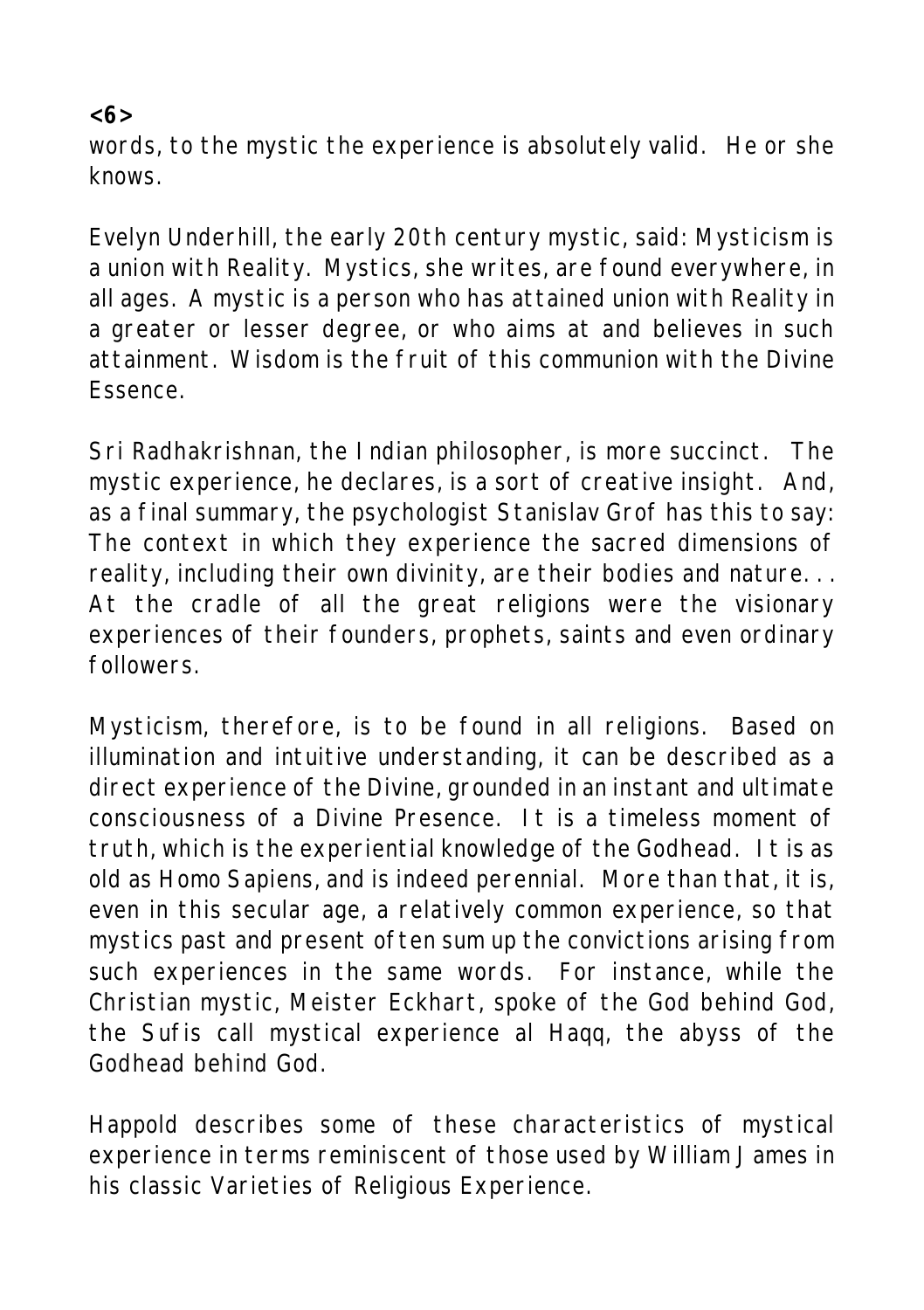1. The experience has the quality of INEFFABILITY, defying

description in intellectual terms.

2. It has a NOETIC quality. It results in insights into depths of truth which the intellect fails to reach.

3. Though they feel timeless, the experiences tend to be TRANSIENT.

4. They are often accompanied by a consciousness of the UNITY of everything.

5. People who have had mystical experiences are usually changed by them, in the same way as those who have had near-death experiences are changed. As Carl Jung put it, they don't just believe, they know. The word for such a change is METANOIA.

 Henceforward the chief end of their earthly existence is to discover and identify themselves with the true Self, the Atman of Hinduism, which is both individual and universal.

6. These people feel that they have received a REVELATION.

There seem to be three more or less separate categories of mystical experience and the mystical life, though they are not necessarily mutually exclusive.

The first category is that of the experience which is unsought and therefore unexpected, that can strike suddenly, sometimes in what might be supposed to be unlikely circumstances, to overwhelm people who on the surface might be supposed to be unlikely recipients of visionary visitation and the resulting metanoia. St. Paul is a prime example of this category.

The second category is the passionately sought experience reached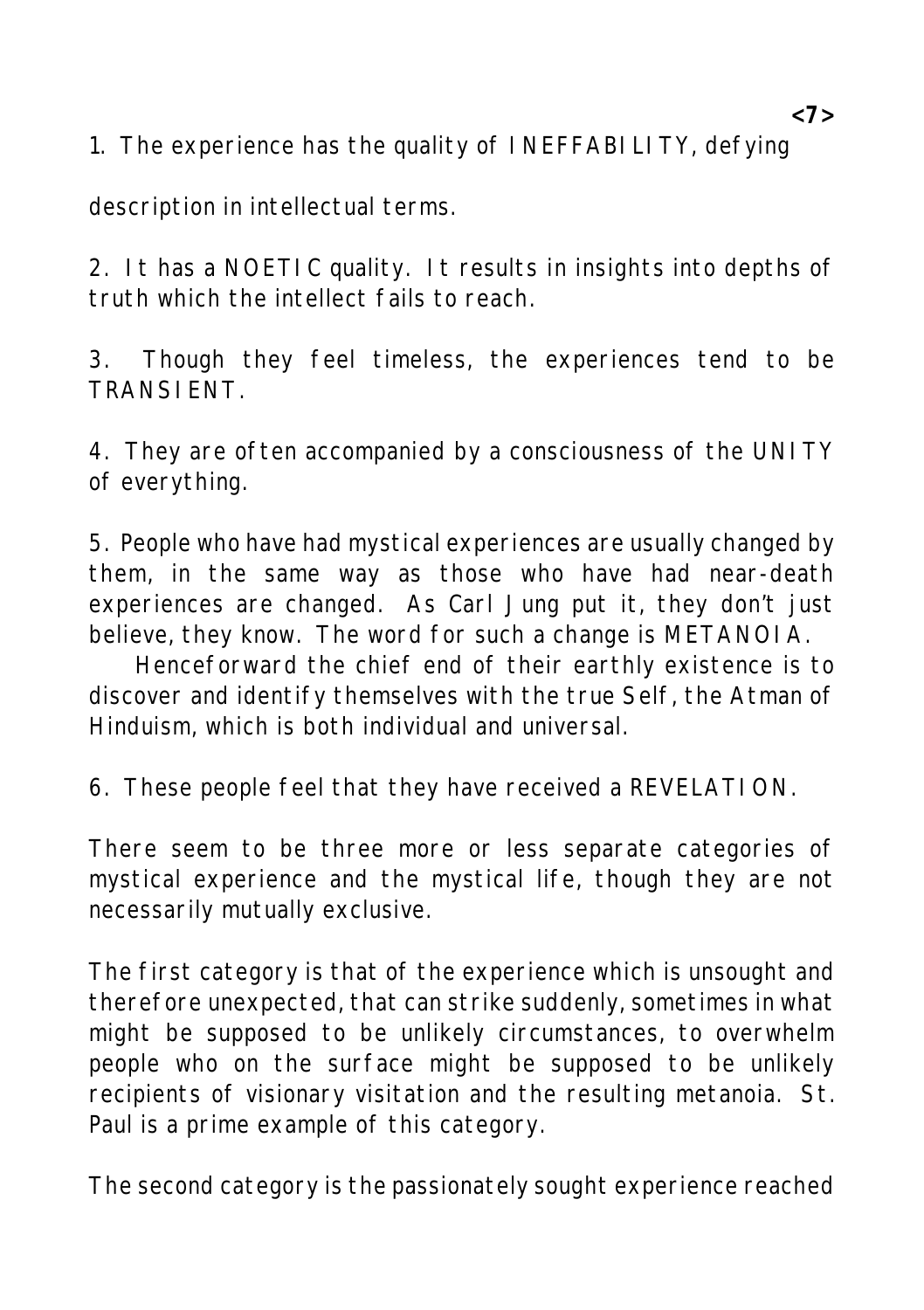#### **<8>**

through intensive training in contemplative techniques: withdrawal from interaction with the world and dedication of the mind towards an interior object. This is a purposeful and creative activity somewhat similar to that of a poet, artist or composer of music. This state of contemplation requires a self-forgetting attention, a humble concentration. Emotion, will and thought are fused to establish communication between the seer and the seen. In contemplation, knowledge is acquired through participation rather than observation: that fusing of the knower and the known which gives rise to the sense of the coincidence of contradictories, the reconciliation of polarities, and the clarification of paradox.

These states of contemplation are much more rare than the sudden illuminations and tend to be confined to those who are termed professionals: those people who have dedicated their lives to the intentional cultivation of powers which in most people remain latent.

But their experiences share with the unexpected and unsought ones the five usually inter-related visions: the vision of one-ness, the vision of timelessness, the vision of a self other than the empirical self, the vision of love enfolding everything that exists, and the vision of paradoxical reconciliations of opposites which give rise to a momentary understanding of the meaning behind everything.

The content of both of these types of mystical experience seem to comprise three interlinking aspects, which Happold calls mysticism of knowledge and understanding; the mysticism of love and union; and the mysticism of action. These three aspects fit in very well with the Hindu three paths to salvation: the path of knowledge, JNANA; the path of love, BHAKTI; and the path of work, KARMA.

From the first two types of mysticism, the sought and the unsought, proceeds the third. The mysticism of action is a way of ordinary living inspired by the visionary insights received. A lovely example of it is Brother Lawrence's Practice of the Presence of God.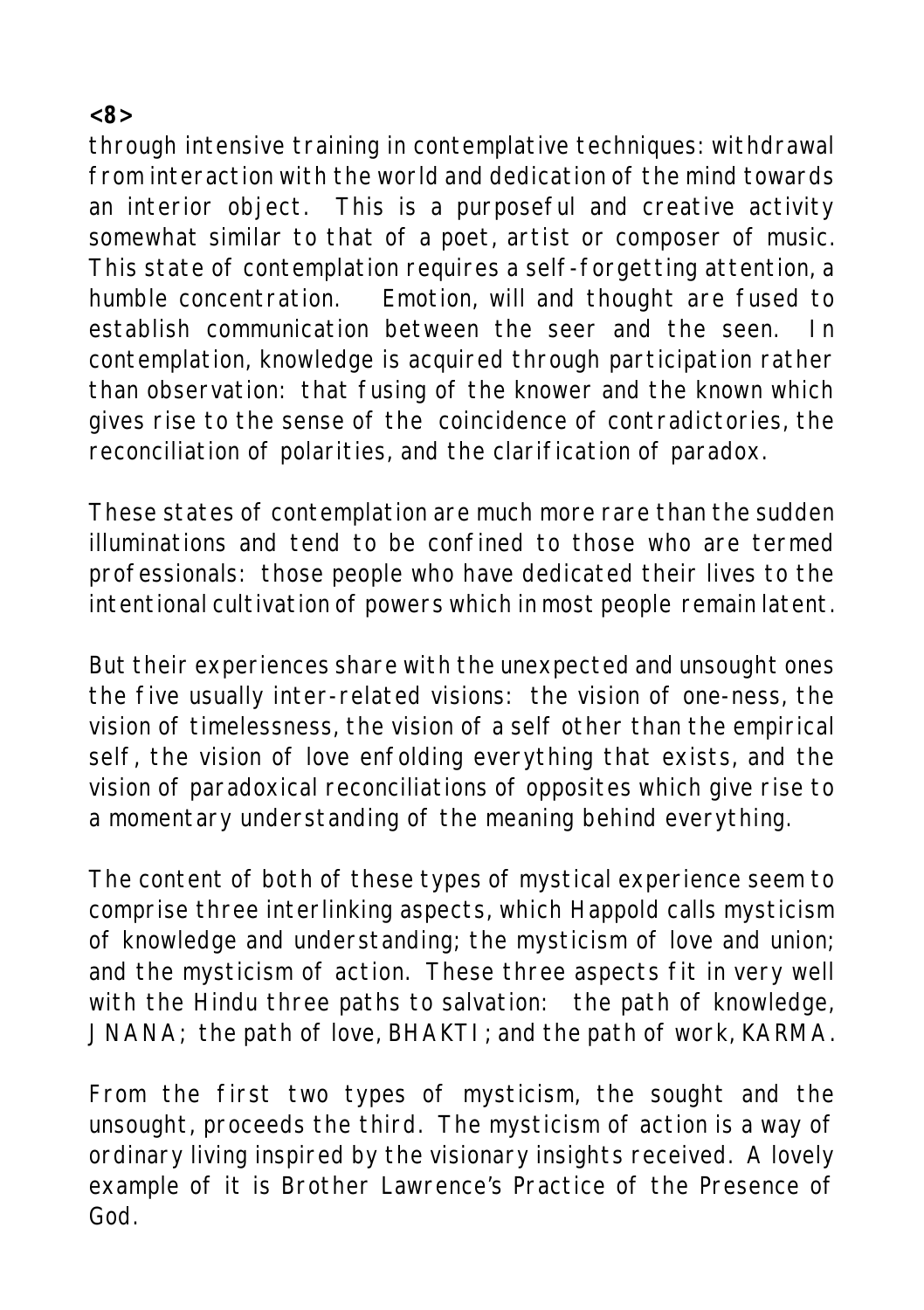Another is de Caussade's Sacrament of the Present Moment, and a third is the teaching enshrined in the Bhagavadgita, which was given at about the same time as that of Jesus. You must perform every action sacramentally, and be free of all attachment to results. This should ring a familiar bell with Quakers.

In a way, too, this represents the concept of the Bodhisattva in Mahayana Buddhism: to reach the goal, unity with the Divine, and then abandon it to help your fellow-creatures on their way. It was the mystical path chosen by Jesus.

The question now arises ( or it does for me ) is how the unexpected unsought vision relates to the somewhat similar states associated with near-death and out-of-body experiences. Stanislav Grof calls them all holotropic states, transpersonal or extra-sensory experiences. They have many of the same attributes as those of NDEs and OBEs: of transience, a sense of peace and rightness, and, in the case of NDEs, of being drawn towards unity with a light which is seen as the ultimate Good. In the case of OBEs some people have trained themselves to induce them at will. And certainly in the case of NDEs they tend to have a profound effect on the subsequent life of the person involved which amounts to metanoia.

As an example of the way mysticism appears to be a global phenomenon, here are some quotations from mystics of all religions and from diverse periods of history. It might be salutary to make a guess at the religion of each one before checking it out, if only to bring home the fact that they are all basically saying the same thing in different words.

1. The Kingdom of Heaven is all in all, all in one, and all is ours. (Meister Eckhart, Medieval Christian).

2. One in all and all in one. If only this were realised, no more worry about not being perfect. (Third Patriarch of Zen. 7th century AD).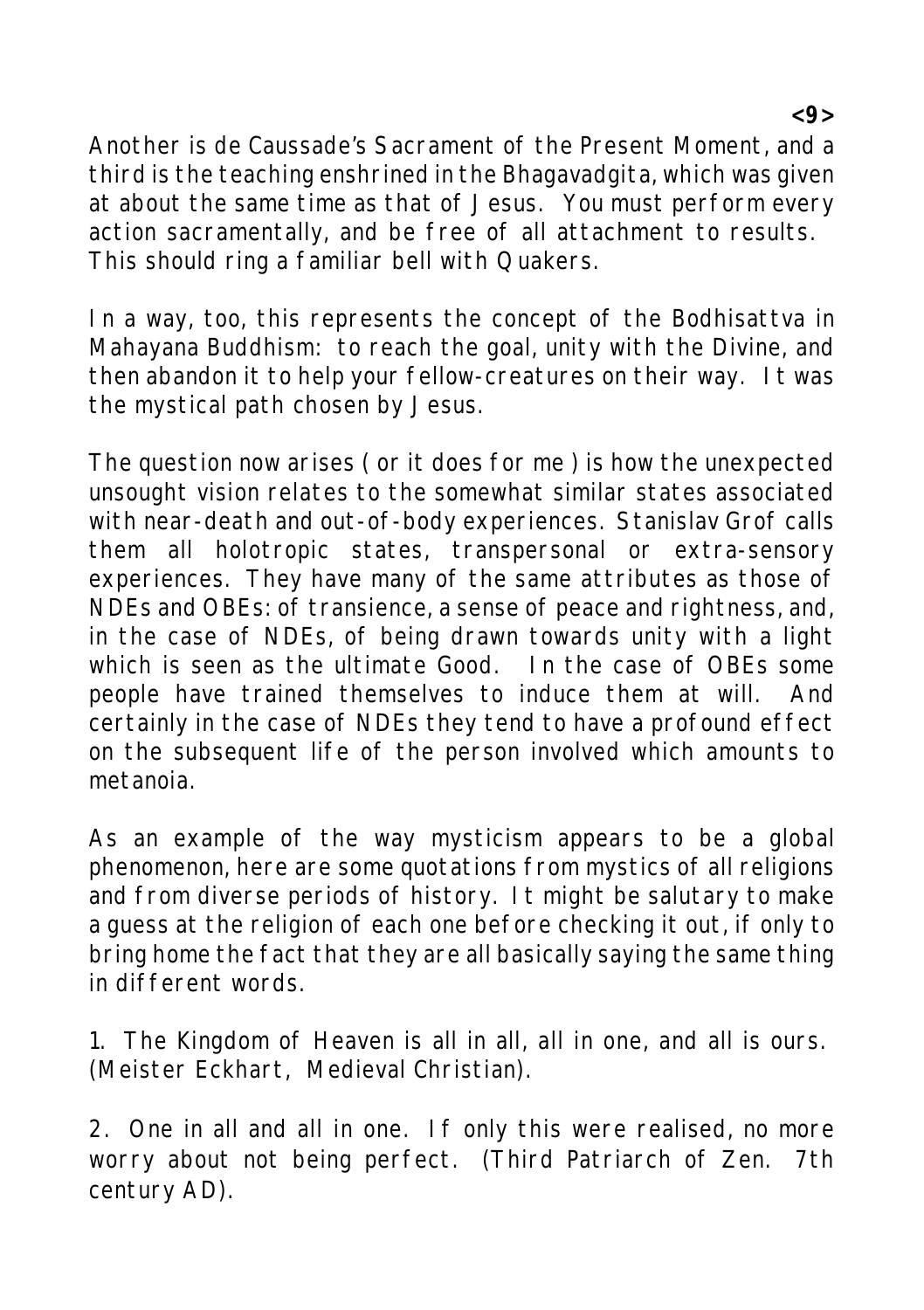**<10>**

3. Who knoweth himself knoweth his Lord. (Mahommed, 570 ( 632 AD).

4. When you want to pray, think of your soul as part of the Divine Presence. (Baal Shem Tov, Jewish mystic, 18th century, AD).

5. The whole universe is in God and S/He dwells within our hearts, (Chandogya Upanishad, c. 800 BC, Hindu).

6. The virtue of wisdom more than anything else contains a divine element which always remains. (Plato, 429 - 347 BC, Greek).

7. Your Self is a copy made in the image of God. Seek in yourself all that you desire to know. (Jalalud-din-Rumi, 14th century AD, Sufi).

8. You have nothing to fear. You are in God and God is in you. (Anon. 1907. Quaker woman mystic).

9. When I didn't know myself, where were you? Like the colour in the gold, you were in me. (Mahadevika, 10th century AD, Hindu poetess).

10. The notion of soma-significance implies that soma, or the physical, and its significance, which is mental, are not separately existent, but rather they are two aspects of ONE OVERALL REALITY. (David Bohm, 1980, modern physicist).

# WESTERN MYSTICS

You will notice that my choice is fairly eclectic. We begin with the great philosopher, Socrates, teacher of Plato, who lived around 400 BC. He was a true mystic, in that he used to go into trance-like states, when he was said to commune with the Gods. These experiences left him with no fear of death, so when he was sentenced to death by hemlock on the grounds of corrupting the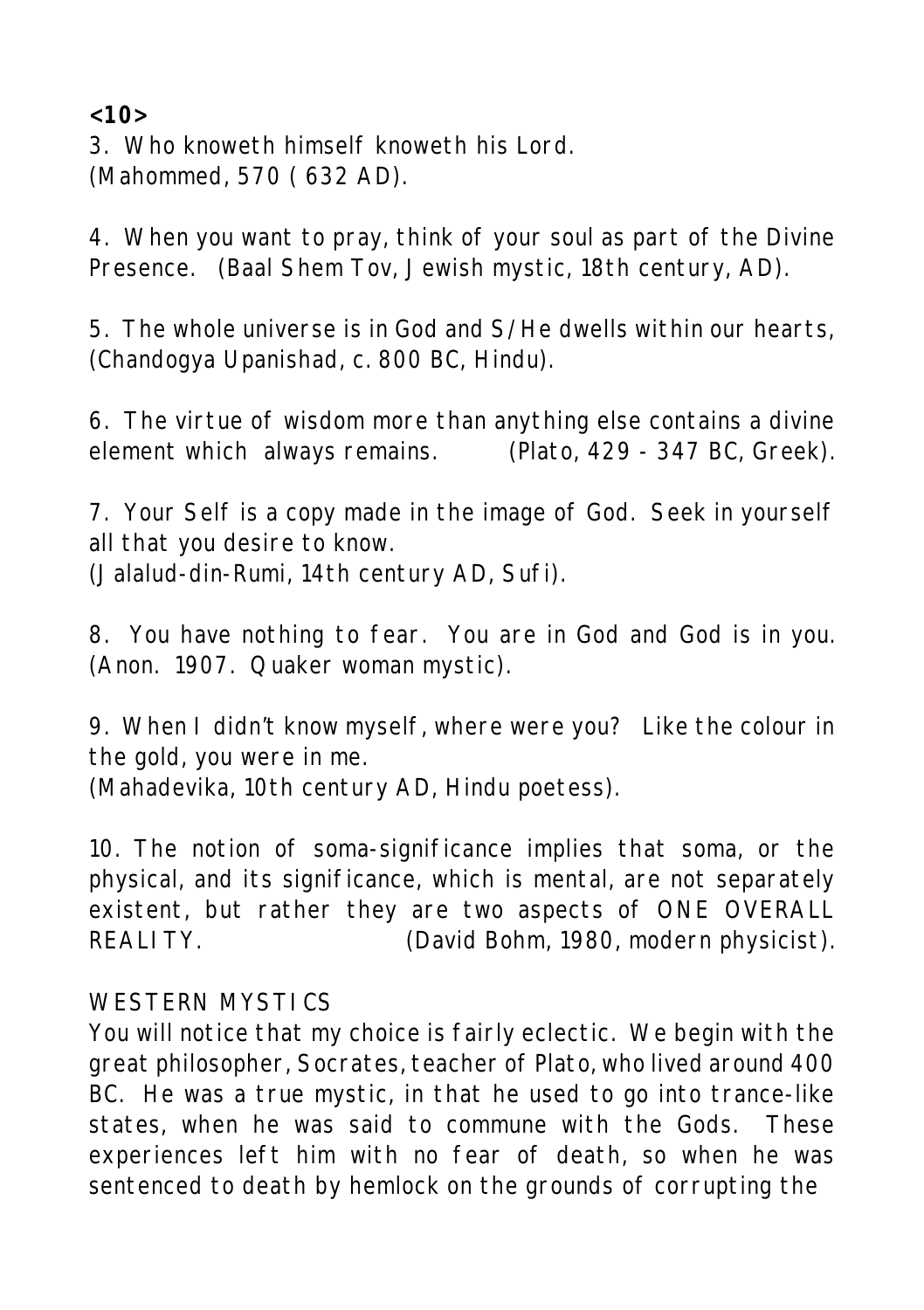minds of the young, he accepted it cheerfully.

Jesus is an obvious choice, fulfilling as he did so many of the characteristics of a true mystic: e.g. conviction of unity with the Divine for all. (My father and I are one; the Kingdom of Heaven is within you.) And, inevitably, his teaching was felt by the religious and political establishment to be a threat, resulting in his execution and the persecution of his followers.

My third example is the remarkable anonymous character known as the pseudo Dionysius, who wrote in about 500 AD, declaring that all nature is God and that behind God is a further presence, an abstract absolute.

John Scotus, John the Scot, who lived in the 7th century AD, was deeply influenced by Dionysius. He said God does not punish people: people punish themselves. Everything is divine, and evil finite. Only unite with God, and illusion vanishes.

St Francis of Assisi, (1181-1226), was also at one with nature. He emphasised the importance of Joy as much as Charity and Obedience. His tragedy was to see his beloved order taken over by the traditionalist Church and routinised.

The Béguines. This was a movement started early in the 12th century, consisting of small communities of women trying to live lives both devout and independent of marriage, the nunnery and prostitution, the three careers open to women at that time. They tended to be strong-minded and literate. Many of them were poets.

 They gave rise to a movement called The Brethren of the Free Spirit, which became part of the revolutionary and egalitarian counter-flow which led directly, four centuries later, to the Religious Society of Friends. Béguines were savagely persecuted by the Church, as were the succeeding movements in the counter-flow.

11 July 2015.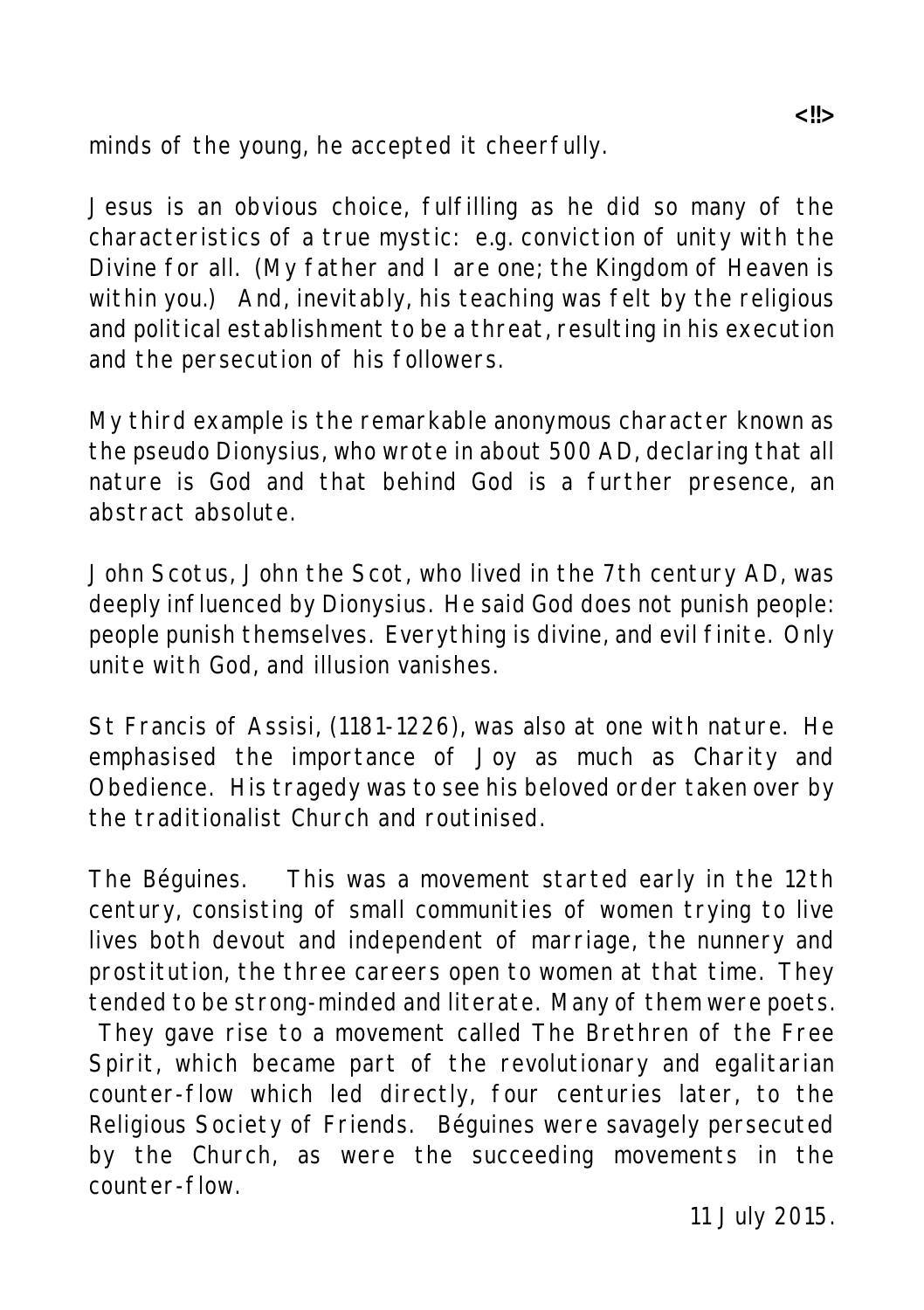**<12> "The Appeal of Quakerism to the non-mystic"**

**Margaret Peacock**

I have a photocopy of this pamphlet written in 1916 by William Littleboy, and re-issued in Quaker Classics in 1964. It appeals to me because I believe most of us are non-mystics most of the time anyway I am. His argument is that impulses for good come to everybody, whether recognised as from God or not. We are all different, and non-mystics who strive to discern and do always that which is right, but have no feeling of a God's love and approval, should never think themselves spiritually inferior to those who talk about their clear sensation of being led and loved by a transcendent Being.



**John Wigham has helped me to turn my life around.**

I take full advantage of my year's membership which I have been granted with Edinburgh Leisure. I use the facilities four to six days each week. My Pass which the John Wigham (Enjoyment) Trust has granted me gives me access to the gym, pool, sauna, steam room, personal training sessions and all the classes Edinburgh Leisure offer. I have used all of these facilities. I take full advantage that much that someone asked me the other day if I was a personal trainer! The staff know me well by now, and I have made new friends. Not only does it keep my body fit, but also has a fantastic effect on my mental state of health also. It continues to brighten my life each and every day. My confidence has increased and I have started working voluntarily for the Cyrenians and I am enjoying this. I honestly can't thank all responsible enough. I can't express in words enough just how grateful I am. Thank you all so much. I am the most content I have ever been in my life thanks to you all.

'Previously homeless, still unemployed, ex-prisoner."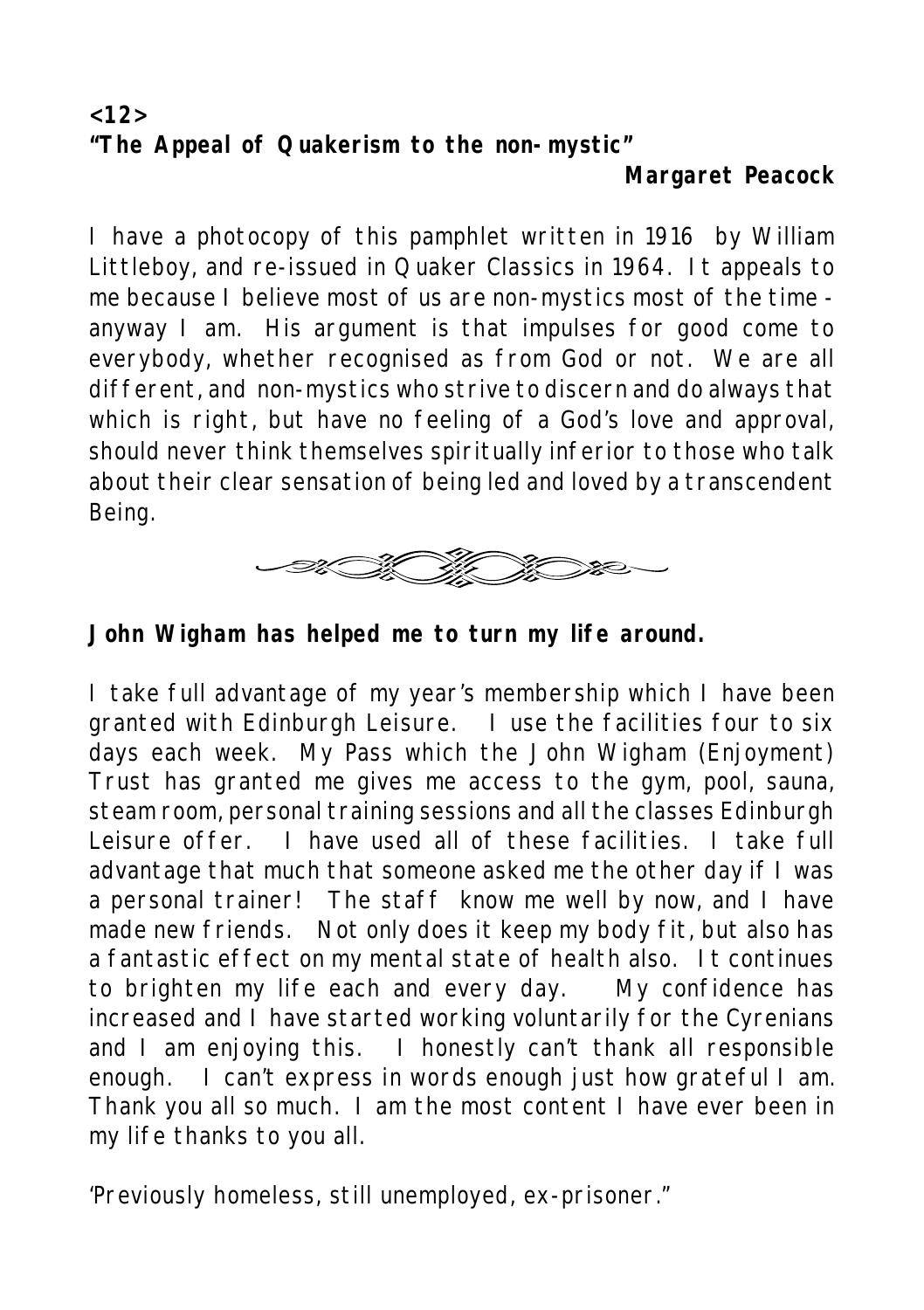**Religious Society of Friends in Scotland Residential General Meeting 14/15 November 2015 Central Edinburgh Meeting House, 7 Victoria Terrace,EH1 2JL**

*"If we ... have not prepared ourselves in some measure for dying, what have we been doing? To face up to the fact of death gives a fuller awareness of God-given life ..." Jenifer Faulkner* QFP 21.57

Our gathering in November will start with tea and coffee from 10.30, and then Meeting for Worship for Business from 11.00 am. The business includes reports on the recent Family Weekend, and on progress with the minute which we sent to Meeting for Sufferings on conversion of civil partnerships to marriage. There will be an update from the Parliamentary Liaison Function Group, discussion of the budget for 2016 and our policy on donations, information on church action in response to the refugee crisis and we will consider an invitation to participate in the Quaker Meeting Houses Heritage Project.

Our remaining sessions during the weekend will focus on issues of death and dying. Looking ahead, what do you see? And what do you want? It is clear both anecdotally and from the research done by bereavement agencies, that people who make some plans for the end of their life usually get most of their wishes. Anne Hosking and Patsy Wilson have been asked to help and encourage friends to consider the end of their lives, to explore questions and possibilities.

Anne and Patsy will spend some time to begin to look at what plans we can make towards the end of our lives. There will be space for questions and discussion, space for worship and support, with ideas and resources to take back to your meetings.

Patsy has worked with children and young people, facing the death of a parent or family member, in a hospice in Newcastle. Anne is a funeral adviser in South Wales AM, with a Concern for sustainability and biodiversity in our practices. Both are active in the Quaker Concern Around Dying and Death group.

Please come to General Meeting; uphold our Meeting for Business; take the opportunity of the weekend gathering to get to know Friends from across our wider Scottish community; and encourage any new Friends or attenders who may not have been to General Meeting before, to come along.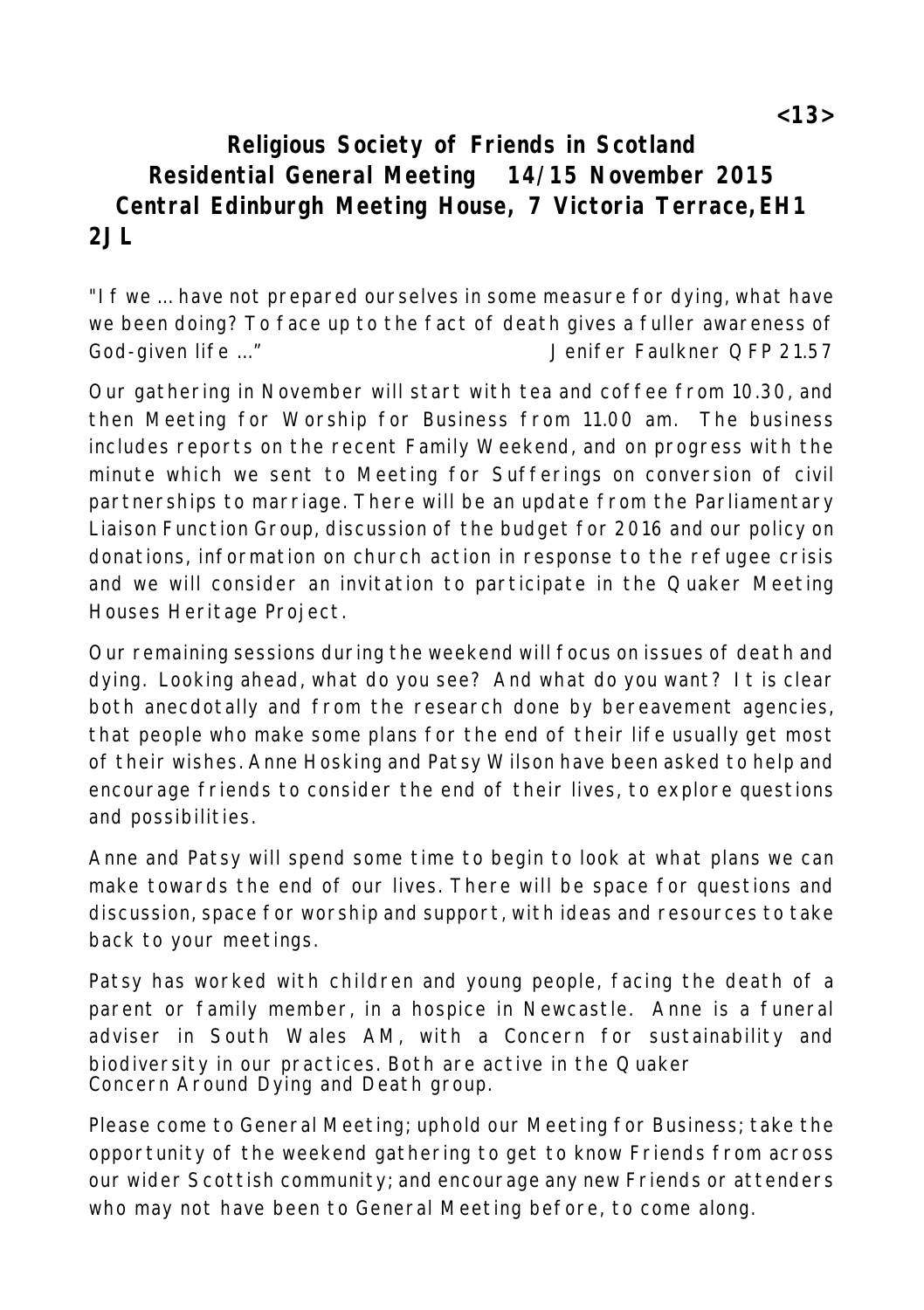$14$ 

**Saturday evening:** A catered vegetarian meal will be provided with plenty of time for chat and meeting up with friends. There will also be a film for us to watch if we feel the need but this will not be compulsory. It will be a film chosen from the Take One Action collection, an organisation offering inspirational films about issues of social and environmental change.

**Sunday morning:** Will start with tea and coffee from 9.30am. Meeting for Worship with Edinburgh Friends is at 11am, followed by tea and coffee and a simple lunch at 12.30pm. If you would prefer a small packed lunch on departure on the Sunday due to travel arrangements, please indicate this on the form.

**Children and Young People:** There is no specific programme planned, but if we are notified **by the closing date**that you are bringing your children we will arrange childcare.

**Access:** The Meeting House is about 10 minutes walk uphill from Waverley Station. Buses 23, 27, 41, 42, and 67 pass along George IV Bridge. Many buses serve Princes St and North Bridge, both under 10 minutes walk away.

There is metered parking nearby (free on Sundays) in Johnston Terrace, Victoria Street and Grassmarket. There are larger car parks at: NCP Castle Terrace (10 minutes' walk) NCP St John's Hill (15 minutes' walk).

**If coming by car you should note that the Forth Road Bridge will be closed from 8 pm on Saturday evening until 6 am on Monday morning due to road works.**

| Saturday 14 <sup>th</sup> | $11am - 1pm$          | GM in session           |
|---------------------------|-----------------------|-------------------------|
|                           | $1pm - 2pm$           | Lunch                   |
|                           | 2pm - 4.30pm          | GM in session           |
|                           | 4.30pm - 5.15pm       | Afternoon tea           |
|                           | $5.15$ pm $- 6.30$ pm | GM in session           |
|                           | $6.30pm - 8pm$        | Evening meal            |
|                           | 8pm                   | Optional film screening |
| Sunday 15 <sup>th</sup>   | 9.45am - 10.45am      | GM in session           |
|                           | 11am - 12 noon        | Meeting for Worship     |
|                           | $12$ noon $-1$ pm     | Refreshments and lunch  |

#### **Time Table**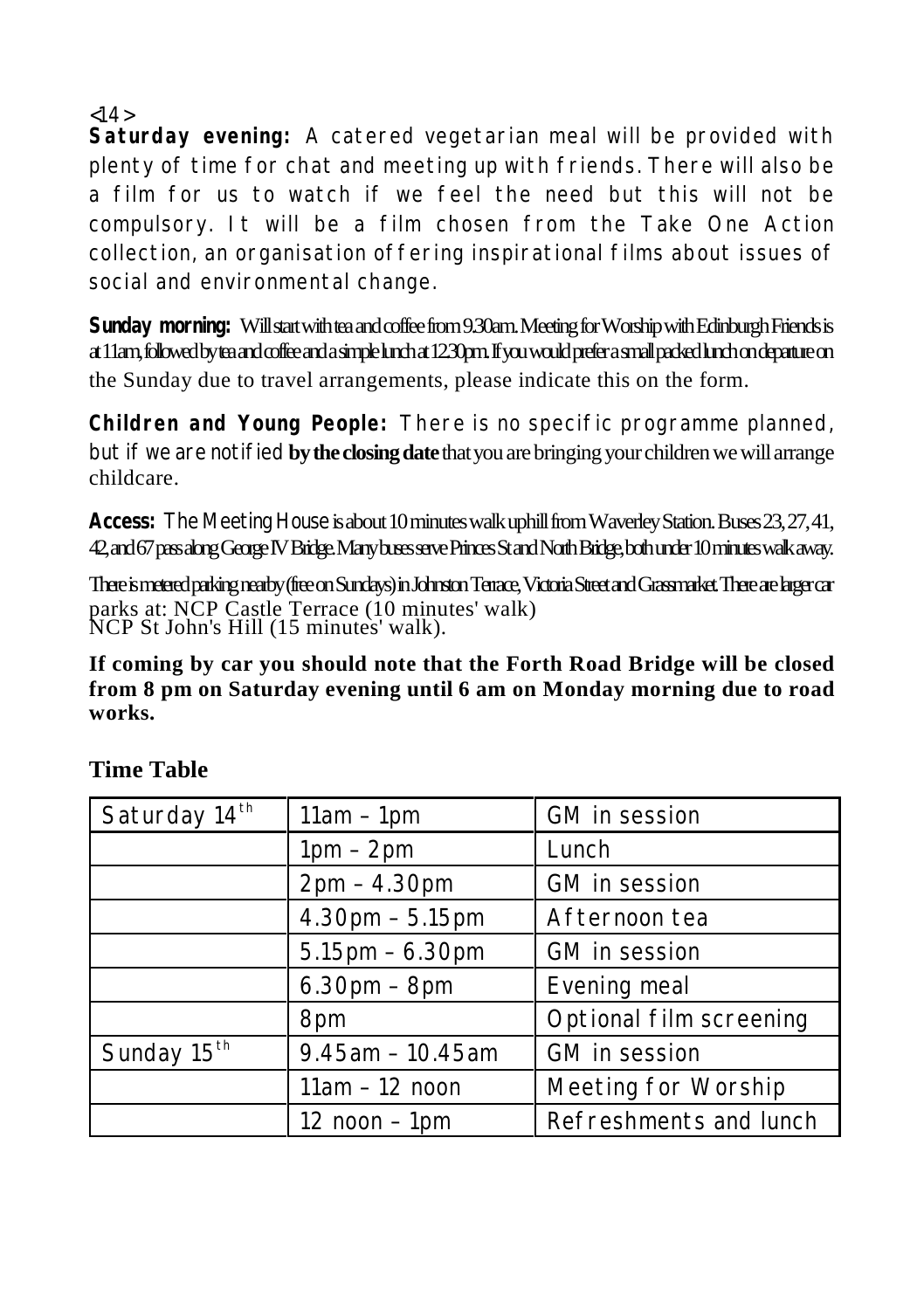# **Booking Form:**

| Names of any others for whom booking is being made                                                                                                                                                                |
|-------------------------------------------------------------------------------------------------------------------------------------------------------------------------------------------------------------------|
|                                                                                                                                                                                                                   |
|                                                                                                                                                                                                                   |
| Do you require childcare? I f so, please give name(s) and age(s)                                                                                                                                                  |
|                                                                                                                                                                                                                   |
|                                                                                                                                                                                                                   |
| Meals (please complete and return this, to help us with<br>numbers, even if you do not require accommodation) Please<br>indicate below the number of adults and/or the number of<br>children requiring each meal: |
|                                                                                                                                                                                                                   |
|                                                                                                                                                                                                                   |
| Sunday Lunch (at the meeting house)                                                                                                                                                                               |
|                                                                                                                                                                                                                   |
| All meals will be vegetarian. Attempts will be made to maximise<br>fair trade and organic ingredients.                                                                                                            |
| Special dietary needs - Vegan? Allergic to dairy? nuts? gluten?                                                                                                                                                   |
|                                                                                                                                                                                                                   |

. . . . . . . . . . . . . . . . . . . . . . . . . . . . . . . . . . . . . . . . . . . . . . . . . . . . . . . .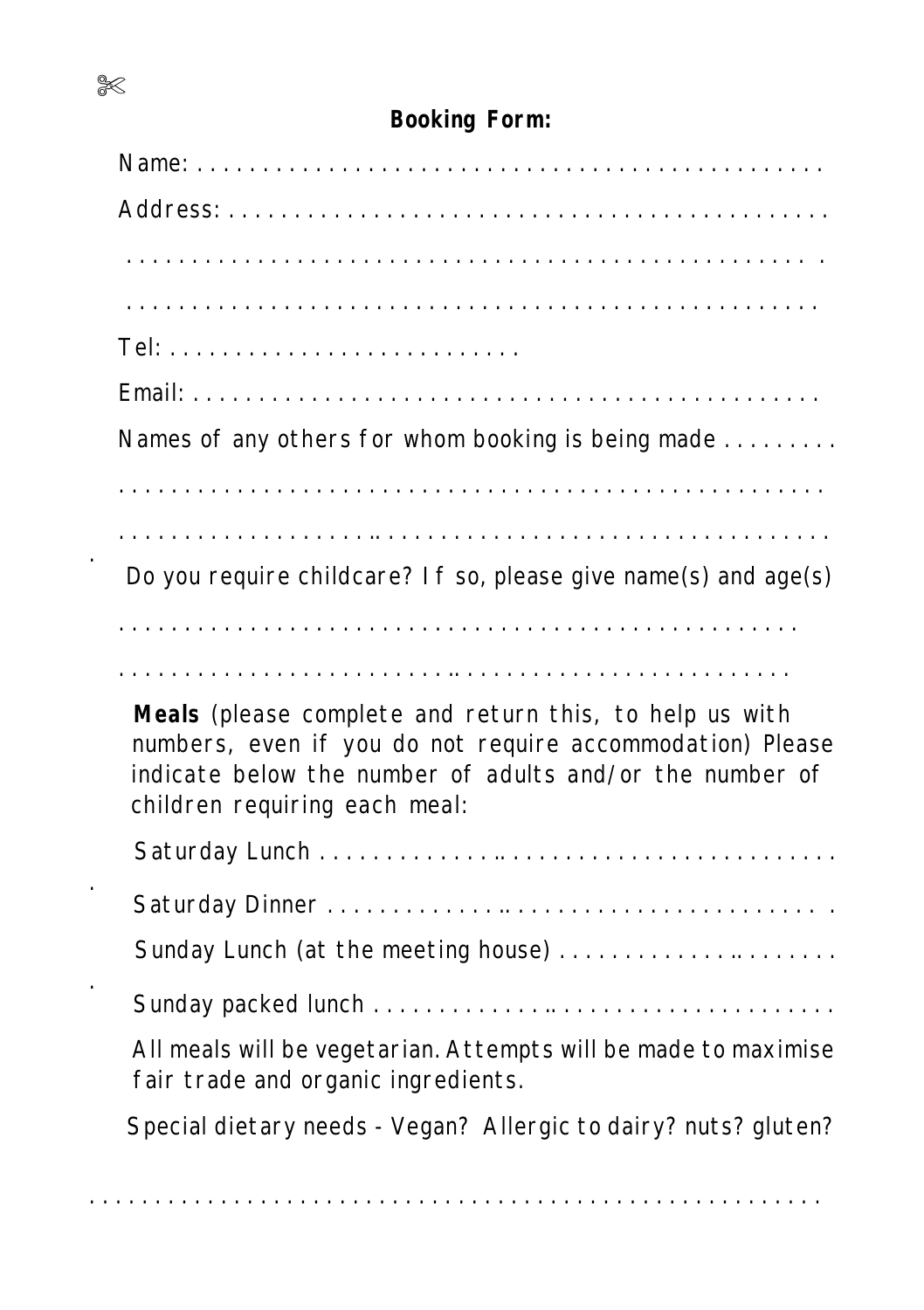**Accommodation:**

If anyone requires B&B please contact Rachel Fitzgerald on 0131 669 6166 or rachelfitzg@googlemail.com by **Friday 31 October at the latest.** Hospitality will, as far as possible, be provided by local Friends. We will try to accommodate everyone and will allocate on a first come first served basis. If we run out of bed spaces we will send you information on local B&Bs. Please note that while catering costs will be covered by General Meeting, commercial B&B costs will not.

Return completed form to: Marion Sharkey by **Friday 31 October** to

[scotfriends@gmail.com](mailto:scotfriends@gmail.com)

3 Striven Place, Broughty Ferry, Dundee DD 5 3JD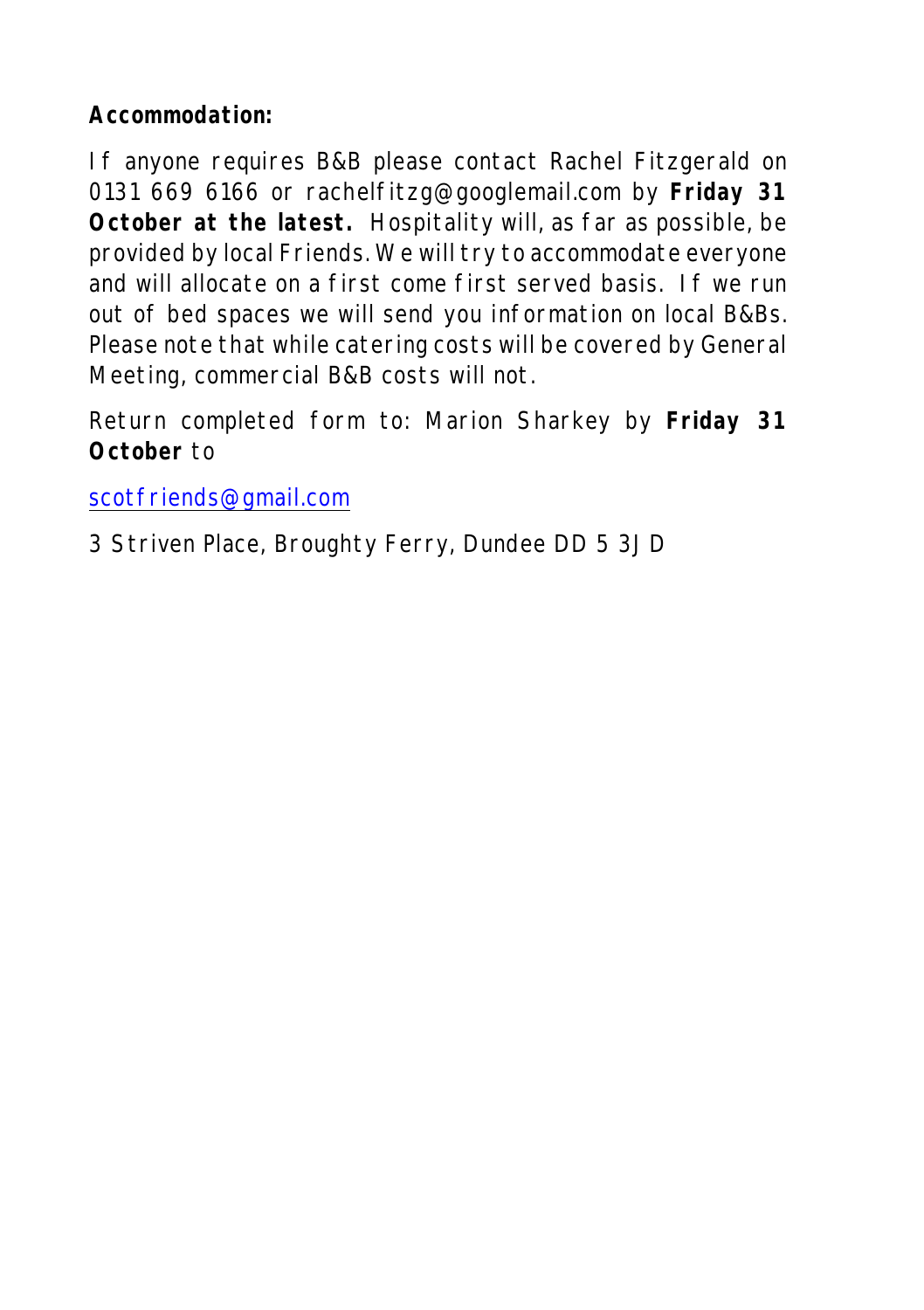**General Meeting in Glasgow 12 Sept 2015 Mary Dower, Aberdeen Meeting**

We'd been warned beforehand that sadly our speaker had had to cancel at short notice so it was suggested that as we rarely had longer than 20 minutes worshipping together as a General Meeting this would be an opportunity to have a whole hour in worship. Some of us come from tiny meetings and it can be a luxury to be in a large meeting and/or a meeting where one does not have other responsibilities. Alternatively there was the chance to attend the vigil being held in George Square to draw attention to the plight of Syrian refugees. However at least one Friend who had come especially for the meeting struggled to keep awake. I'm afraid those of us who have come a distance, starting out early, are prone to nod off after lunch so perhaps if there is a next time we reverse business and worship? However we do usually subject our speaker to the sight of gently dozing Friends …I write as a guilty party.

During lunch I overheard a Friend say something along the lines of "I have to give the report to three different bodies and I find I need to present it with consideration of the needs of each audience." This explained to me why the morning had been so thoroughly enjoyable as all our reporters had obviously prepared carefully and their reports were presented in a very engaging manner.

We began with Sam and Sarah from Summer Shindig. This is the gathering for those in Northern England or Scotland who have a Quaker connection and are between 11 and 16 years. This year it was held at Ackworth School to the great joy of participants as they made very good use of the swimming pool. Time is divided between discussions, activities and free time. Sam had valued the LBTG discussion as s/he had recently come out as bi-sexual. In our questions and comments afterwards a Friend possibly in her 50's recalled the loneliness of coming out aged 18 and rejoiced that Sam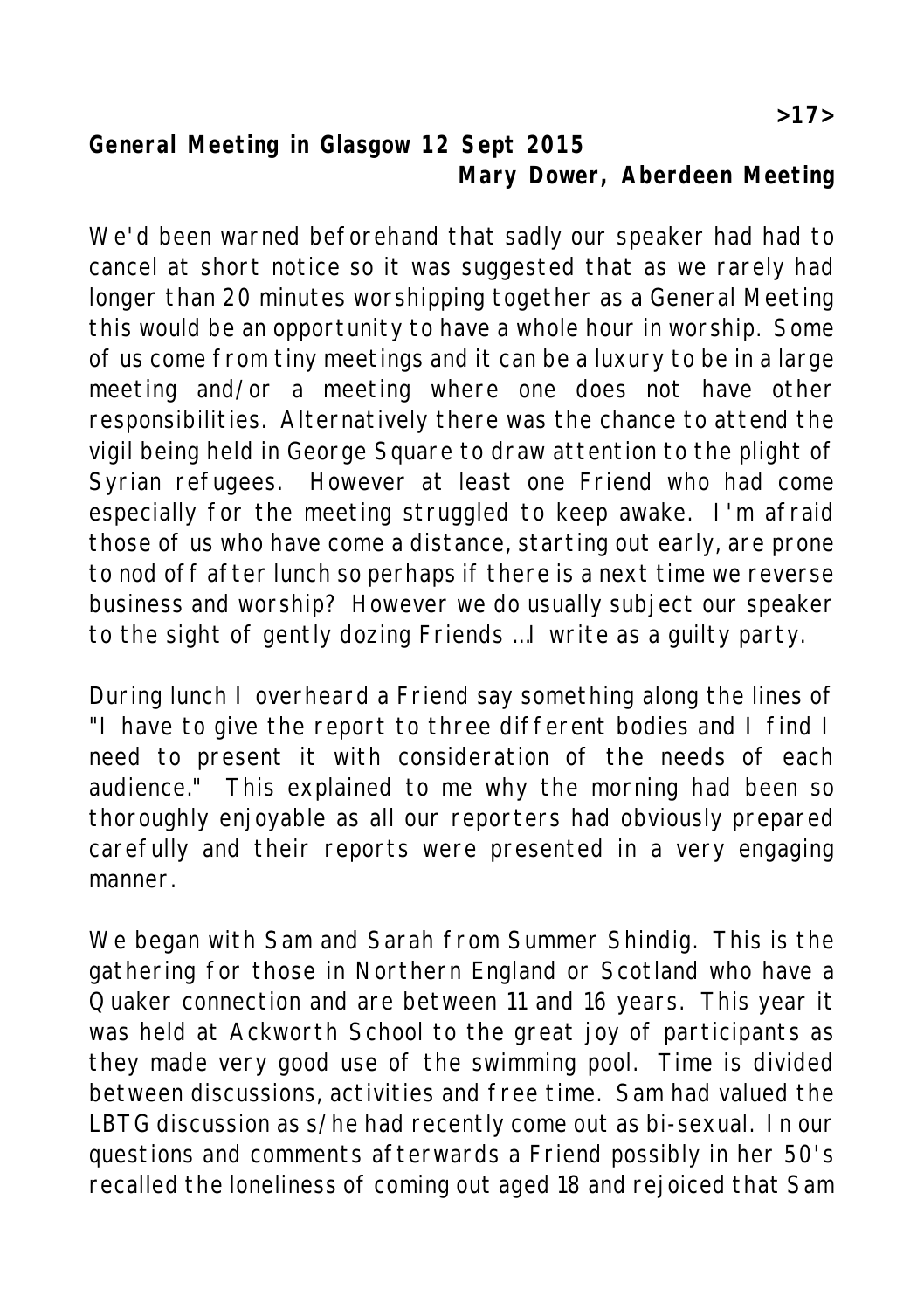**<18>** and other YF's report much greater support now. I have to learn to say LBTGQ plus.

Another of the talks was on the coming Revision of QF&P. Once again younger friends are ahead of many of us! I trust you've heard of the programme to involve us all in studying various chapters of QF&P over the next eighteen months with articles in the Friend and on line.

 This report led to memories of putting nervous 11 year olds on to the train for their first summer school as it was then called and seeing them return exhausted but radiant, and how ever since they have valued friendships made then. Some, having experienced powerfully gathered meetings at Shindig (formerly known as summer School), express disappointment with their home meeting. Friends we have much to live up to!

The next report was by the Parliamentary Function Group who employ Marie Campbell Jack. While not a Quaker she understands well where we are coming from. She is working closely with Forces Watch on militarisation in schools. The Youth wings of all Political parties in Scotland have been contacted to ascertain their views on this topic. Marie and Forces Watch have only heard back from two groups - the Greens who were supportive of our stance, and the SNP.

In England primary schools have been visited by forces personnel in uniform to help provide adventurous activities for free. This is not just a parent who happens to be a soldier but a uniformed individual. So far in Scotland only Secondary schools have been making use of military visitors. However we know what a popular recruiting ground young Scots are. George Osborne is campaigning to have cadet forces in state schools. A contribution afterwards by a Friend resident on an island reminded us of the lack of employment and consequent poverty island dwellers are subject to - hence the attraction of a career with the armed forces. It was suggested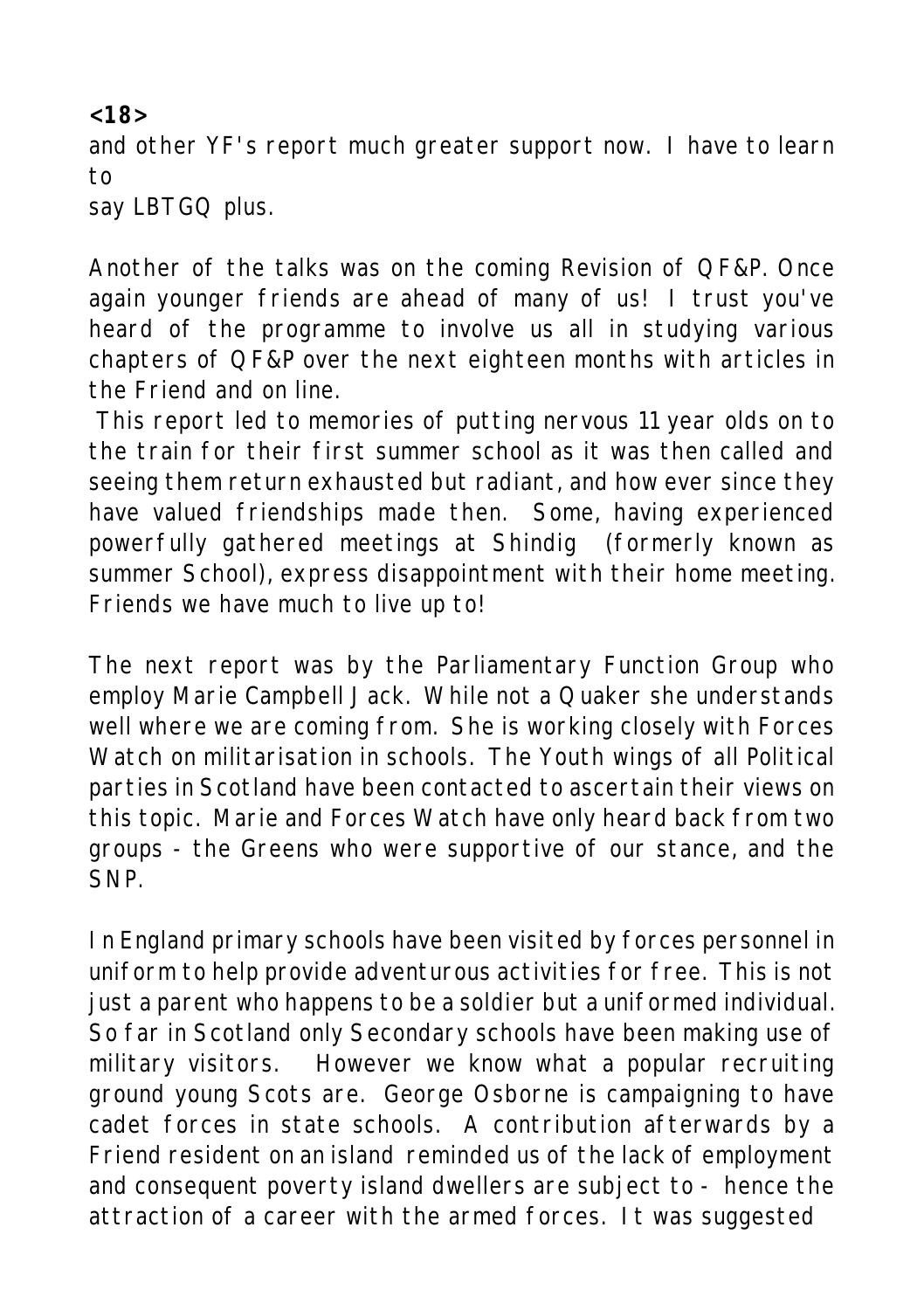that one solution is land reform and we were reminded of the work of Alistair McIntosh of Glasgow meeting in Our Land Campaign. See http://www.ourland.scot/

Marie plans in conjunction with the Edinburgh Peace and Justice Centre to send a white poppy to each Scottish MP and all MSPs towards the end of October. She has drafted a leaflet to go with the poppies.

The letters which we agreed at last General Meeting to send to newly-elected Scottish MPs seeking their views on Trident renewal and to MSPs urging that they take steps to ensure their pension fund is invested ethically, had not yet been sent owing to to difficulties resolving the wording. The Clerk was asked to follow up the matter.

We heard too of a new document to help Quakers to work with Parliamentary candidates in the next Scottish elections. We expressed reservations about this being called a Quaker manifesto.

Marie plans to be in Brussels for the December meeting of QCEA on Quakers' role in building the new Europe. Marie works part time and is the mother of a lively 7 year old whom many of us have met at weekend meetings. We really chose a bundle of energy when we employed her.

We had responded to a Scottish Government consultation on proposals to permit the recognition of civil partnerships which were registered outwith Scotland as marriages under Scottish law. We asked that same sex marriages can be backdated to the original

date of the civil partnership in the same way as applies to the conversion of civil partnerships registered in Scotland. We are happy this has been agreed but are concerned that conversion to marriage within Scotland may not be recognised as marriages in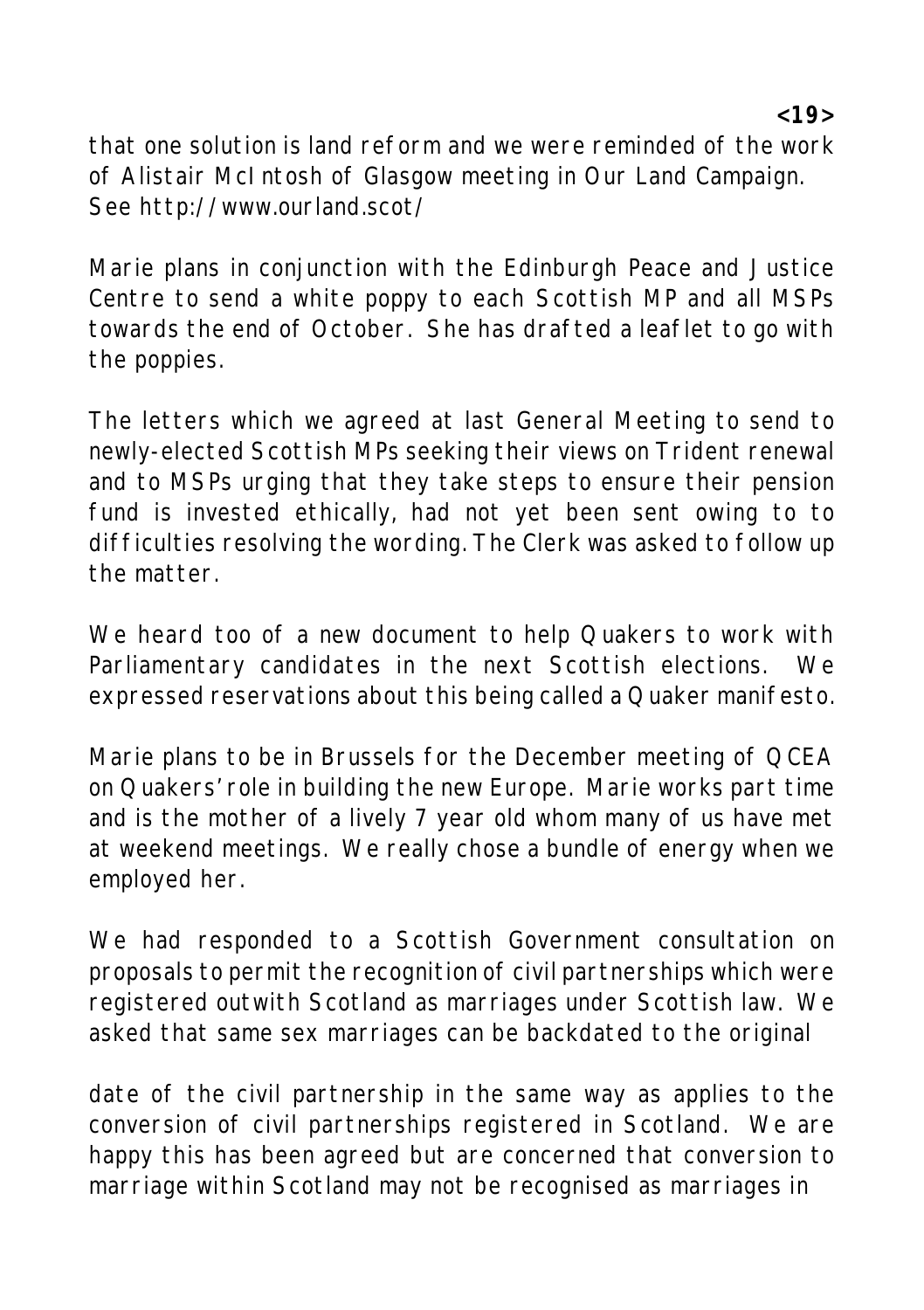**<20>**

England & Wales as the UK government wishes to leave this to case law. There are further complications so I commend to you the very

clear minutes on this matter. We find English law discriminatory so we agreed to forward the matter to Meeting for Sufferings, urging them to make representations to the UK Government.

We heard the report on September Meeting for Sufferings - a good, deep and focused day. This covered the public statement issued by Sufferings on the responsibilities of the UK government in the refugee crisis, and also the Vibrancy in Meetings project. This is funded by legacy income and will be piloted for three years in specific meetings. We heard too of the proposed memorial to innocent victims of war at the National Arboretum; (see The Friend of 22 Sept) and of the replacement of the current Long Term Framework, initially by a document entitled Our Faith in the Future.

A Friend reported on representing us at both the Episcopal Church Synod, which she made interesting, and also the Scottish Committee of the World Day of Prayer. This is a worldwide day of prayer on the first Friday in March and is organised by women. In Scotland we are now happy to accept the participation by men in the actual service, but in many countries it is still rare for women to have lead roles in a church service. I have represented Quakers on the Aberdeen committee so I was particularly happy to hear this report and to see the leaflet our rep had produced to inform Friends. She said with understandable pride that she had learnt to use publisher to do this.

A good day - what a pity only approximately 30 of us came. The next GM is residential in Edinburgh the weekend of 13 15 Nov. when the topic will be end of life matters. I do hope many of us are able to be there.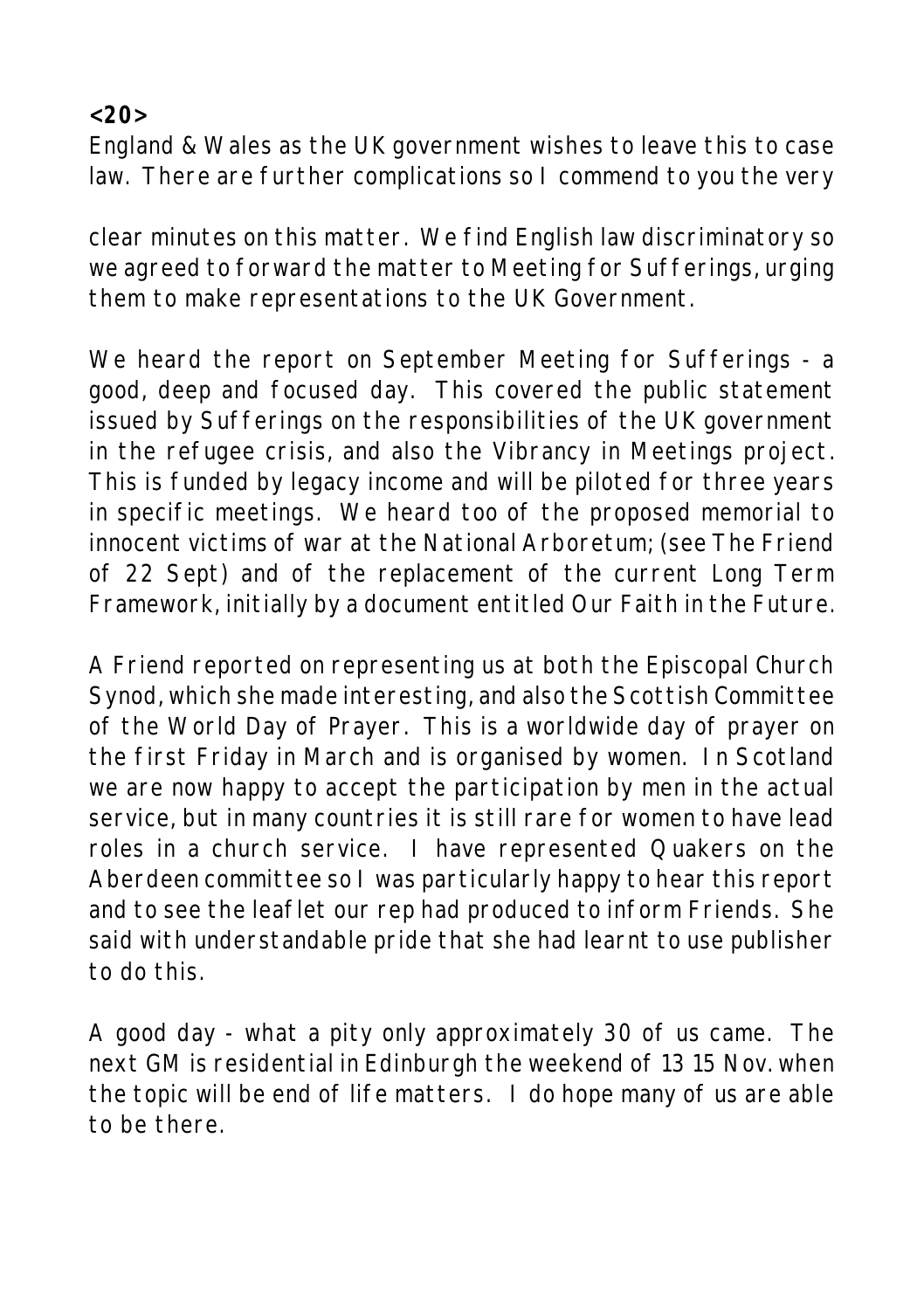**<21>**

**Approaching the Tao, East meets West, Taoism and Quakerism Alastair Simmons, Inverness Meeting**

Woodbrooke Quaker Study Centre Course, Birmingham, July 2015.

"The journey of a 1,000 miles starts with a single step"

Tao Te Ching, Chapter 64

# **Personal Motivation**

I have had a long standing interest in Taoism since meeting an Elder of Orkney Meeting well into her 90s after North of Scotland Area Meeting on the Orkney Isles, I couldn't help but notice she had numerous books on Taoism in amongst her many books on Quakerism. Sitting listening to her simple, kind and wise words in her tiny cottage, overlooking the old attractive and busy fishing village of Stromness. So this inspired me to look into this Eastern faith I knew very little about. I was also to learn later the importance of the sage /teacher and pupil relationship in Taoism.

# **Course Content**

The course was aimed as an introduction to Taoism, setting it in its historical, cultural and linguistic context and also looking at some of the key concepts and ideas.

Taoism or Daoism simply translates as "the Way" or followers of the Way, or could mean path or spiritual journey. It is a very old religion or philosophy believed to have originated from Shamanic and Pagan traditions in what is now present day China, over 2000 years ago.

The Tao de Ching, the most familiar work on Taoism was thought to be the work of Lao Tzu but is now thought he only wrote down what was previously known or passed on orally.

It also has links to Confucianism, the parallel Chinese philosophy of the time (there was a session looking at the key concepts and differences with Confucianism).

Also it has strong links to Buddhism. When Buddhist Monks travelled north (from what is present day India into China) they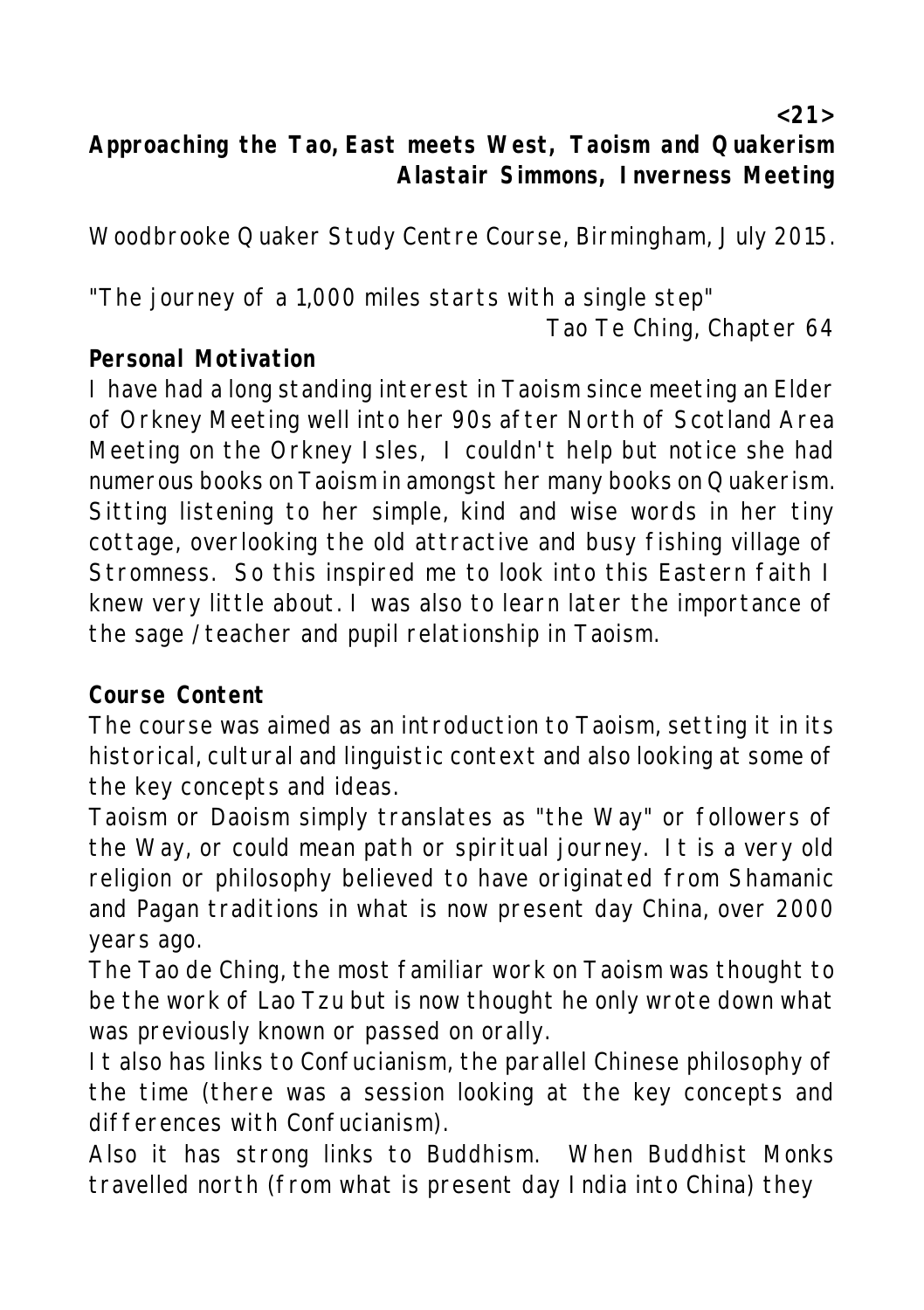**<22>**

discovered many similarities between Buddhism and Taoism, Zen Buddhism evolved as a hybrid of the 2 traditions.

# **Key Concepts in Taoism**

Yin and Yang, the most recognisable symbol of Taoism with the intertwining black and white symbol. Everything is composed of opposites or complementariness.

#### **Qi/Chi**

The outward manifestation on the unseen Energy, life force or vitality

#### **De/te**

Virtue, power how the Dao or Tao is realised The 5 Elements : fire, wood, earth metal and water. Manifested in all physical things and in psychology.

#### Wu wei

Action in tune with the nature of what has to be done, requires no effort and nothing superfluous. This concept is often misunderstood in the West.

These are just a few of the main ideas here, there are many other ideas and concepts in Taoism. There are many strands to Taoism and it has links to: Chinese Medicine, Martial Arts, Tai Chi and an organised religious system in many parts of East Asia.

# **Calligraphy**

The course looked at the linguistic context of Taoism, where every concept is represented by a character or a set of characters. There was also a chance to explore Chinese calligraphy with a hands-on art session.

# **Tao Te Ching**

The Tao Te Ching has many different translations and different interpretations; there was a session on trying to translate a chapter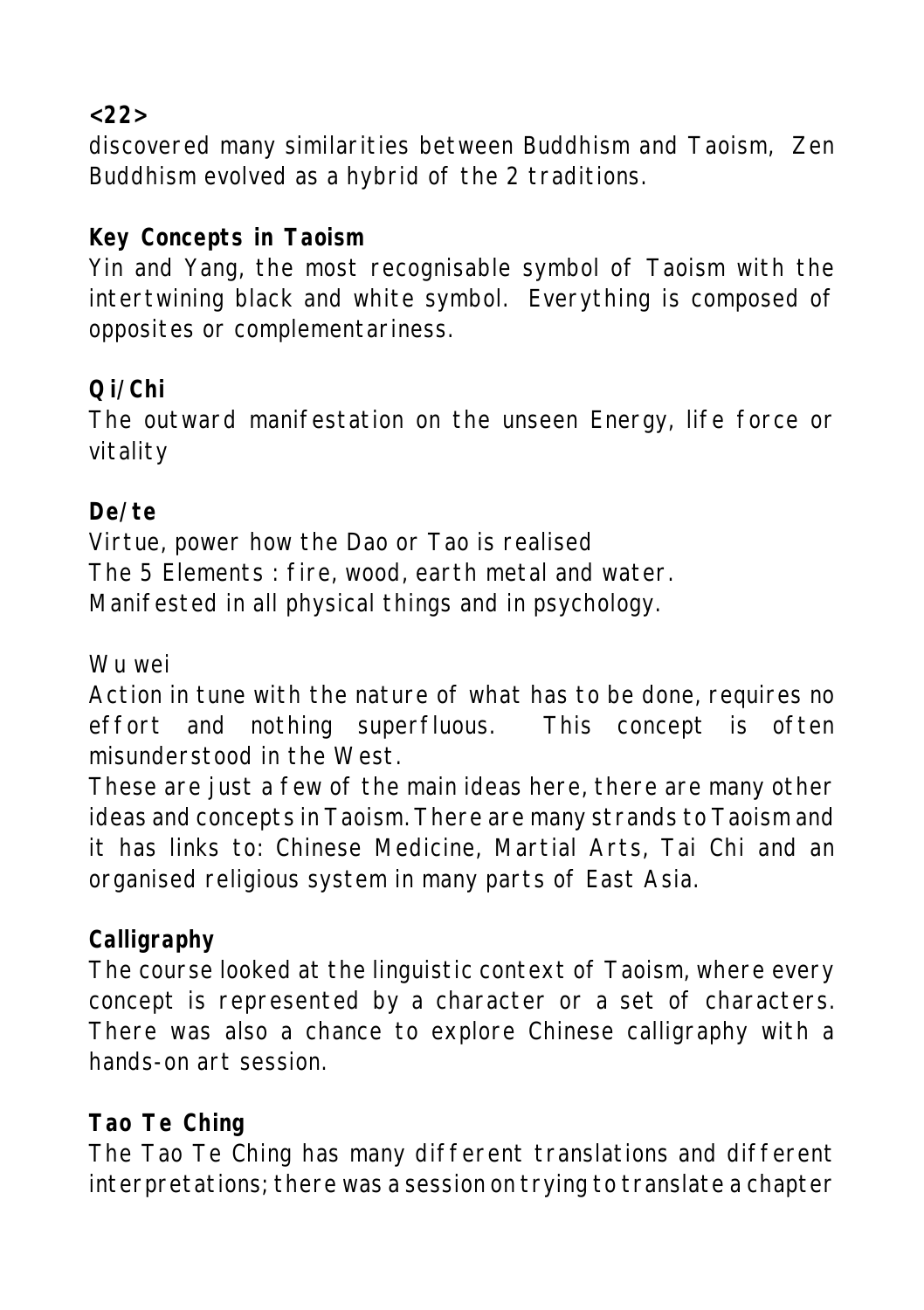**<23>**

from the Chinese, highlighting the problems of translating Chinese

# **Characters**

Like Advices and Queries, it is written in short advisory paragraphs on all aspects of life. The words need careful reading, interpretation and thought, and may even appear outwardly contradictory. There was a group discussion of what individual chapters meant, and discussion on their meaning to individuals in the group.

# **Fables and Stories**

Taoism, similar to Zen Buddhism uses many stories and fables. The main author of these was Zhuang Zi. These highlight and illustrate key concepts on Taoism, often with wit, humour and humanity.

**The Similarities to Quakerism.**

The final session was a comparison between the 2 faiths. Here are just a few similarities:

- \* Emptiness and silence
- \* Pacifist position
- \* Respect for nature
- \* Live simply
- \* Minimise rituals
- \* No creeds or required beliefs
- \* Emphasis on the experiential
- \* Humility
- \* Integrity

**Woodbrooke and Bournville**

I enjoyed being at Woodbrooke a lot - a great combination of simplicity and beauty, with many areas for talking, and discussing but also quiet and silent areas. I explored the gardens again, with many different areas for contemplation including: an orchard, a labyrinth, a walled fruit and veg garden, a Chinese garden and a pond.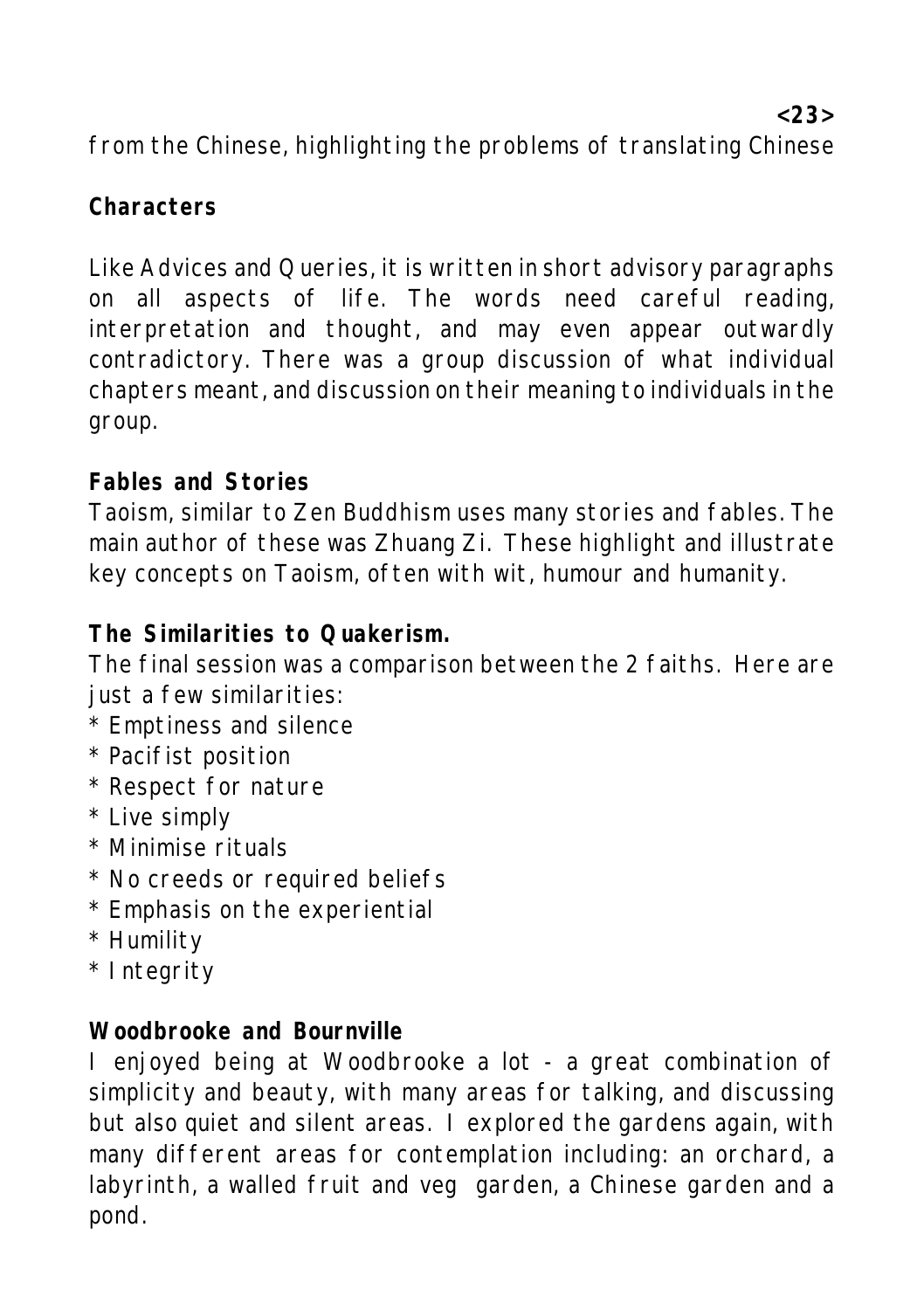**<24>**

Further afield I explored Bournville, set up by the Quaker Cadbury family, a philanthropic model village for chocolate factory workers, with the emphasis on quality housing, and facilities such as schools,

adult education and parks. I was lucky enough to attend Meeting for Worship in the original Meeting House. I also looked around Birmingham, a vibrant multi-cultural city centre and lively outdoor market.

**Conclusion**

Overall a very worthwhile experience. Only drawback was the very long journey to and from Inverness, had to break my journey both times, staying with family and friends. I would certainly recommend Woodbrooke to other Friends.

Finally, during my stay, someone gave Ministry on gratitude, so I would like to extend my gratitude and thanks to the trustees of the John Wigham Trust, for funding me to go to Woodbrooke, and deepen my knowledge of a major world religion and deepen my own spiritual journey both in Quakerism and Taoism. Once you understand basic Taoist ideas you look at life in a new different way, for example "knowing others is intelligence. Knowing yourself is true wisdom " Tao Te Ching Chaper 33. The wisdom it proclaims seems timeless.

**Some reading**

I personally found these most accessible on Taoism:

\* The Tao of Pooh, by Ben Hoff (2003)

(Some of the basic concepts of Taoism seen through the life of Pooh Bear!)

\* Tao Te Ching by Lao Tzu, an illustrated journey by Stephen Mitchell (1999)

(A modern translation but also worth buying a more academic translation to compare)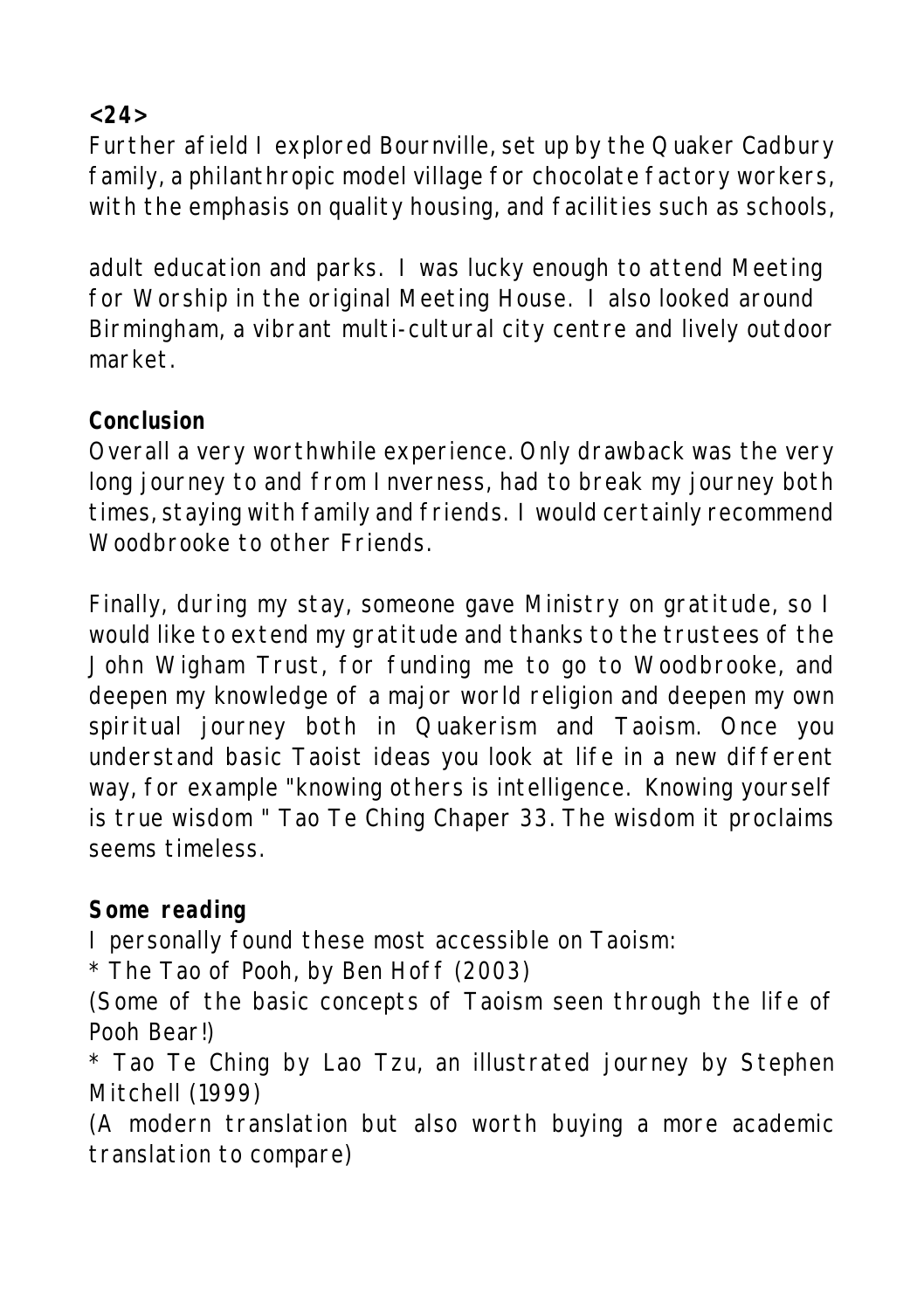**Holding lighting in the light…**

**Anna Levin, Polmont Meeting**

*"…Our responsibilities to God and our neighbour may involve us in taking unpopular stands. Do not let the desire to be sociable, or the fear of seeming peculiar, determine your decisions."*

Advices and Queries 38

As a Quaker all my adult life (and a lefty-greeny, badge-wearing school girl before that) I'm well used to swimming against the tide. Quakerism has long been my harbour. But in the past years I've felt led to take a stand, which can be unpopular among Quakers. That's a much tougher call. Here's my story…

In 2005 the European Union banned incandescent light bulbs, effectively enforcing a move to new forms of 'low energy' lighting. At the time this seemed a Good Thing, indeed a Green triumph: for once the weight of international legislation was being wielded for the most urgent issue of our time: climate change. The figures showed phenomenal savings in emissions as Europe – and then the world – converted to new forms of lighting, including LED and new fluorescents (CFL or strip lighting).

Over the past years this change has been implemented across civic life: schools and universities, community and sports centres, health centres and hospitals, churches and places of worship, shops, businesses and private homes. It was as much a moral duty as a legal requirement to change our light bulbs.

But then doubts started to emerge and questions lingered unanswered – questions about politics, democracy, the environment and human health. Firstly, people reported suffering ill health when exposed to this lighting, with symptoms including skin burns, debilitating headaches, eye pain, nausea and coordination problems. Charities representing people suffering from light-sensitive skin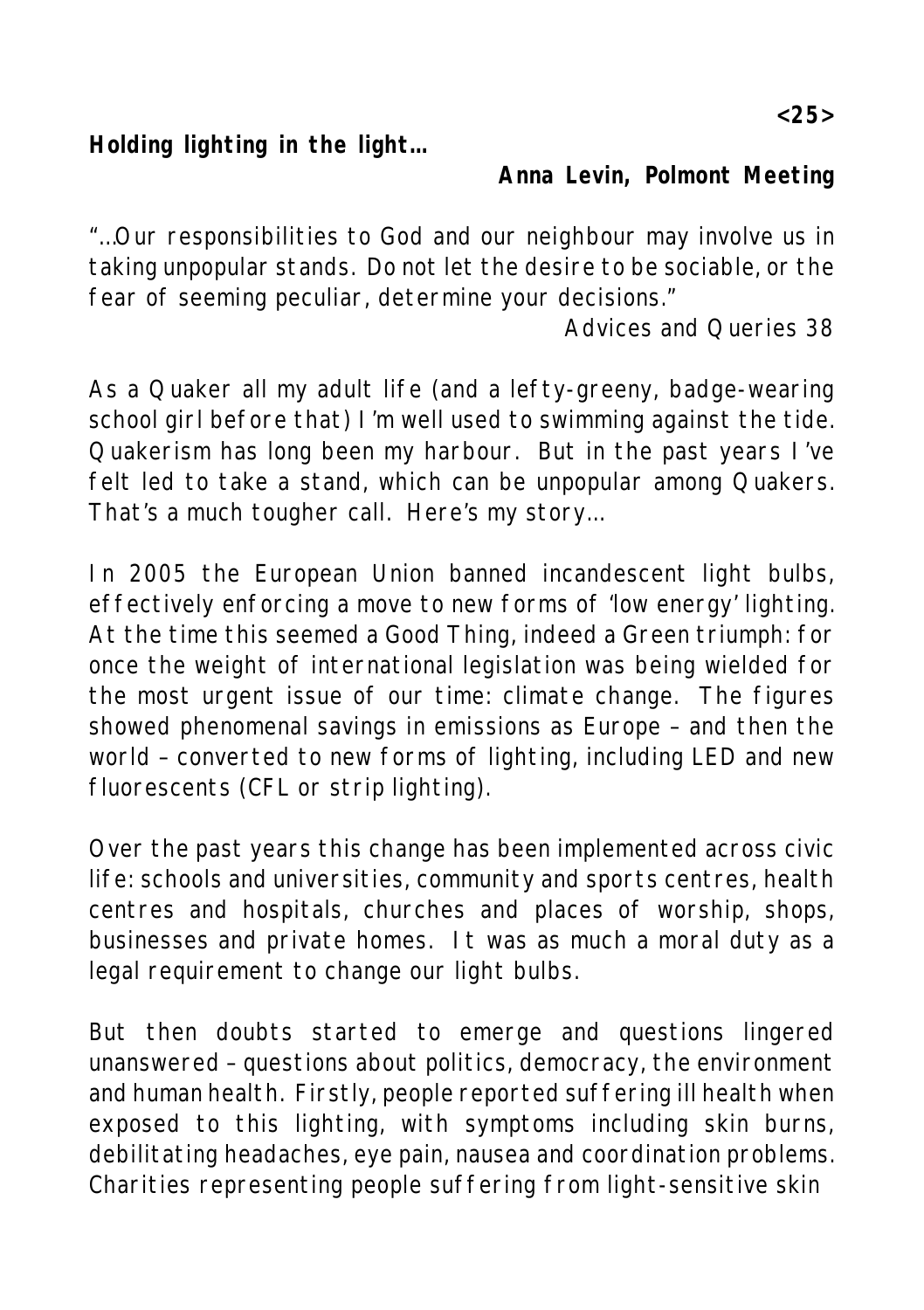#### **<26>**

conditions were the first to alert the EU to their concerns: that the widespread use of new light would exclude people from participation in normal life, even leaving them unable to light their own homes.

This strange story collided with my life in Woodbrooke in 2013. Every time they switched on the CFL lighting I felt as if my head was swelling and splitting, with intense burning followed by long-lasting nausea and agitation, like the shaking inside after an electric shock. I hoped it was some weird migrainey phase that would pass, but it didn't.

It hit me hard. I'm perfectly well if I stay away from CFLs and new strip lighting, but that means staying away form my children's school, most churches and Meeting Houses, libraries, swimming pools… much of life as I knew it. Even harder was trying to explain what was going on when I didn't understand it myself. Did anyone?

I began to ask questions, which only led me deeper into a labyrinth of further questions. What is going on with human health? Doctors at Dundee University Hospital, studying problems with new lighting, told me they are getting enquiries from all over the world.

Then I found big questions within the environment movement, far more in Germany, Austria and Scandanavia than in the UK. How Green is new lighting really? Does the embodied energy of complex ingredients and manufacture balance the energy savings during use? And what about the disposal of CFL bulbs and the mercury they contain? Why are they promoted in developing countries without adequate waste infrastructure, so spent and broken bulbs are out on the streets?

And political questions. Googling opposition to the light bulb ban I found myself amongst UKIP in Britain and the Tea Party movement in America, where climate change deniers ranted about a conspiracy between Greens and Big Government, interfering with the rights of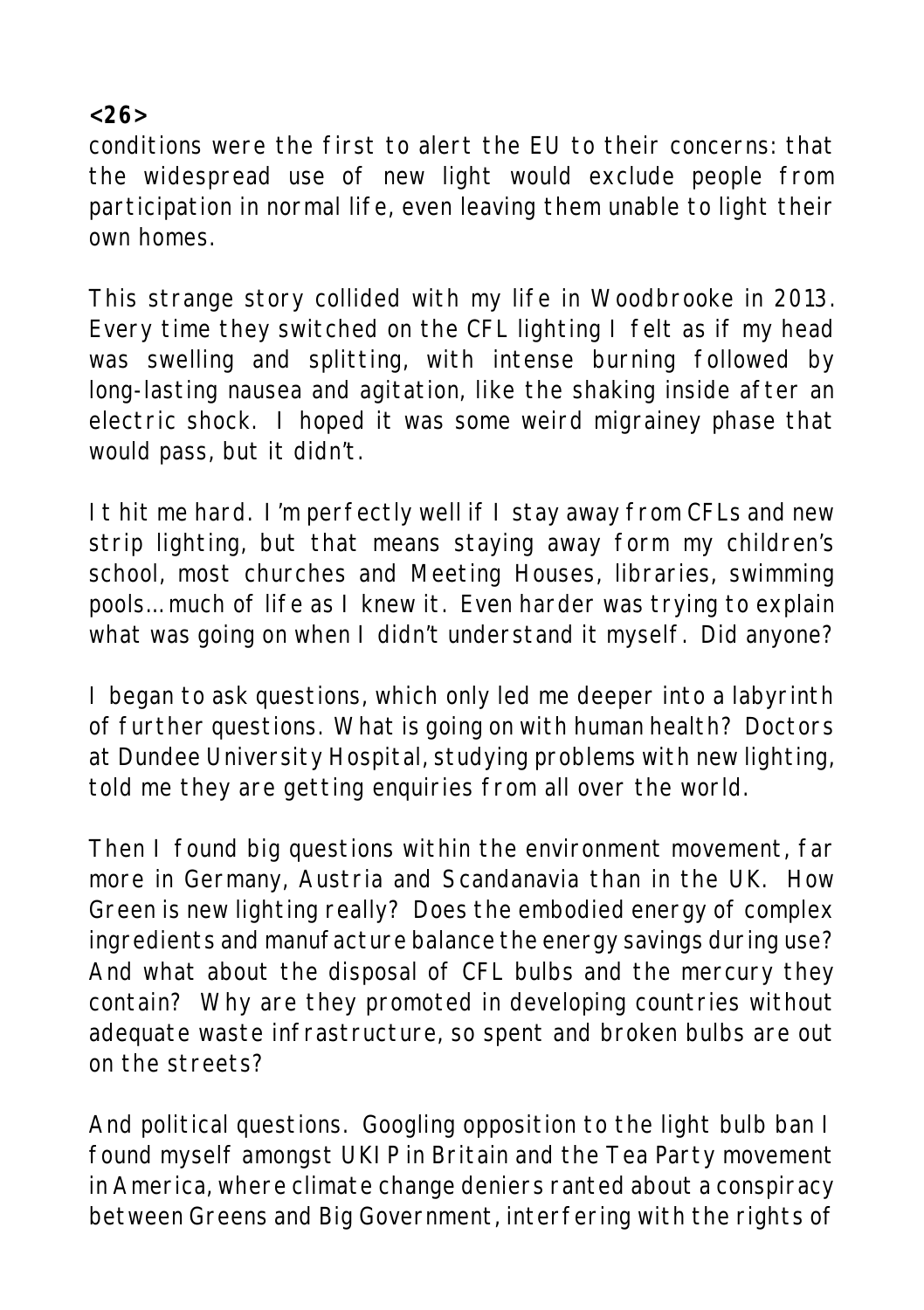US citizens to choose their own light bulbs. Just like their own guns.

Yet other websites claim that the light bulb ban is just another facet of the insidious corporate machine that is bulldozing every aspect of society and sucking its lifeblood into their profits: that incandescent light bulbs simply weren't making enough money for multinationals. That this was never properly debated or scrutinised politically. That this is the corporate takeover of light, masquerading as environmental concern.

Is your head spinning yet? Yup, mine too. I began to blog, to chart my course through this unfamiliar territory. Then people began to share their stories with me.

"When the street lights come on I can't even step in to my own front garden without severe eye pain, vertigo and vomiting. I hope and pray this gets resolved in our lifetime. I am living the life of an isolated 85 year old," wrote a 35-year-old lady.

"I am now unable to go into many public places such as restaurants and shops, or even visit friends in their own homes. I really fear having to leave my job and being confined to my flat at night…" said a guy in Oxford.

I heard stories of people having to leave their jobs, their studies, their homes – even one lawyer having to leave the country because he could no longer practise in British courts: "I couldn't think, it felt like someone was clanking my head with a hammer". New lighting was shutting people out of their own lives. And so often people told me that the unions, the church leaders, the media, the medics, just don't want to know, because they're 'doing their bit for the environment'.

Their stories left me with a searing sense of injustice. And, at last,